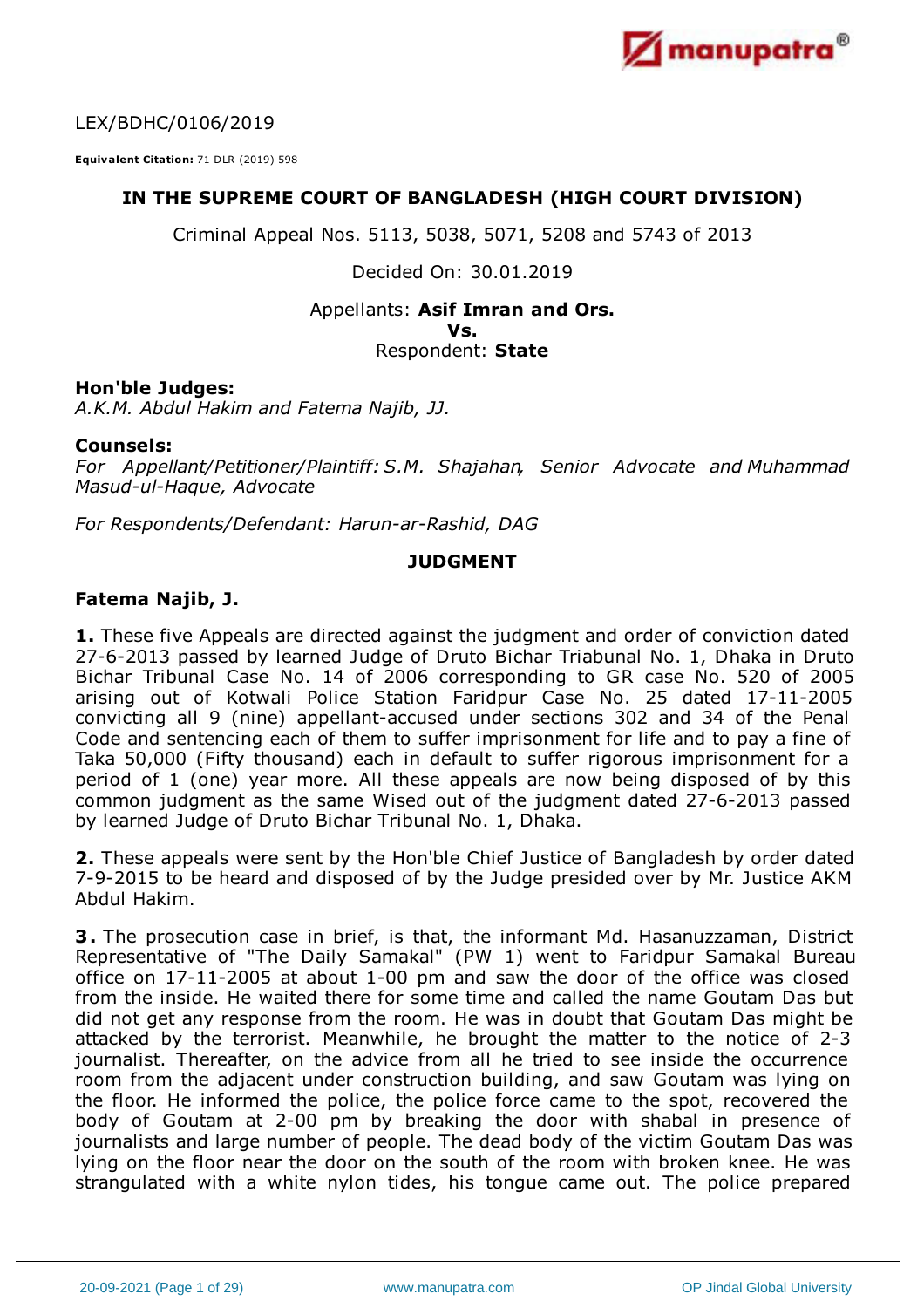

inquest report (Exhibit-3) on 17-11-2005 at 14-45 pm and sent the dead body for post mortem. Then he lodged ejahar (Exhibit-1) with the Kotwali Police Station, Faridpur on 1.7-11-2005 at 23-00 pm. The investigation of the case was held by SI, Golam Nabi.

**4.** The investigating officer, PW 26 after taking up the investigation visited the place of occurrence along with SI Mosaddeque, SI Abu Zihad Khan and Others. Due to insufficient light, the investigating officer could not inspect the place of occurrence till 23-25 pm and prepared seizere-list (Exhibit 2) in presence of the witnesses (PW 21, 10, 11) and also seized the alamats and taken those in his custody. The day after the occurrence on 18-11-2005 at 7-15 am, the investigating officer visited place of occurrence and prepared sketch map of the occurrence with a separate index (Exhibit-12, 13) and recorded the statement of the witnesses under section 161 of Criminal Procedure Code. During investigation, three accused persons namely, Asadbin-Kadir @ Asad, Abu Taher Md. Murtoza Ehsan @ Appollo Bishwas and Md. Tamjid Hossain @ Babu, had made confessional statements under section 164 of Criminal Procedure Code by (Exhibits-4, 4ka and 4Kha). After the completion of the investigation, the investigating officer SI. Md. Golam Nabi, PW 26 submitted chargesheet under sections 302 and 34 of the Penal Code against accused Asif Imran @ Imran, Asif Imtiaz @ Bulu, Kazi Murad @ Murad, Zahid Khan @ Zahid, Apon @ Quamrul Islam Apon, Md. Siddiqur Rahman @ Siddique, Asad-bin-Kadir @ Asad, Md. Rajib Hasan Mia @ Mona, Abu Taher Md. Murtoza Ehsan @ Appollo Bishwas and Tamjid Hossain @ Babu.

**5 .** The case was ultimately sent to the Druta Bichar Tribunal No. 1, Dhaka after Gazette notification No. SRO No. 159 Ain of 2006 dated 27-6-2006 by the Ministry of Home in Kotwali Police Station Case No. 25(11)05 corresponding to GR Case No. 520 of 2005 and the same was registered as Druta Bichar Tribunal Case No. 14 of 2006. On examining the materials on record the Judge, Druta Bichar Tribunal have taken cognizance of charge-sheet against accused under sections 302 and 34 of the Penal Code. Then the case was fixed for hearing for framing of charge. Since some accused were absconding, on their behalf State defense lawyer were appointed on 3-8-2006. Advocate Emdadul Hoq, was appointed as State defense lawyer for the absconding accused Zahid khan @ Zahid and Advocate Kazi Wakhimul Haq Modi was appointed as State defense lawyer for Apon @ Apon Quamrul Islam Apon.

**6.** After examining ejahar, charge-sheet, the statements made under section 161 of the witnesses, the confessional statements made by the accused Abu Taher Md. Murtoza Ehsan @ Appollo Bishwas, Asad-bin-Kadir @ Asad and Md. Tamjid Hossain @ Babu under section 164 of the Code of Criminal Procedure framed charge on 15-8- 2006 under sections 302 and 34 of the Penal Code against the accused appellants and the charge was read over in presence of accused appellants Asad-bin-Kadir, Md. Siddiqur Rahman @ Siddique Mia, Tamjid Hossain @ Babu, Md. Rajib Hasan Mia, Asif Imran @ Imran Abu Taher Md. Murtoja Ehsan @ Appollo Biswas and they pleaded not guilty and claimed to be tried. Since the other accused were absconding at the time of charge-frame, so the charge framed was not read over to them.

**7 .** At the trial the prosecution examined as many as 27 witnesses including the informant and the documents produced which were marked as Exhibits-1-16, material exhibits which were marked as I-VII. After closing the evidences adduced by prosecution, the accused except Zahid Khan Zahid were examined under section 342 of the Code of Criminal procedure as Zahid Khan Zahid died by this time. During the examination, they pleaded themselves again to be innocent and led no evidence.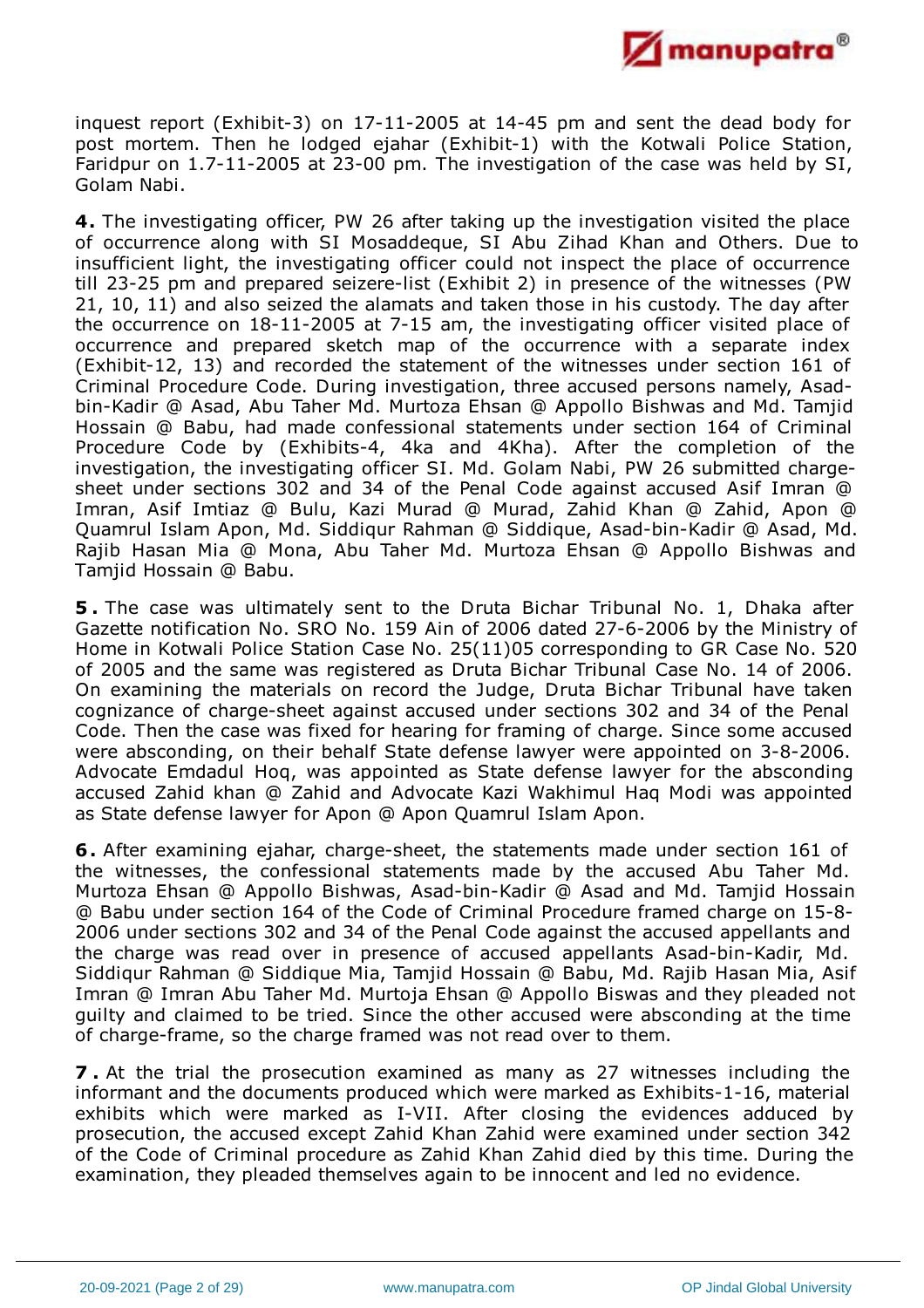

**8.** The defense version, as appeared from the trend of the cross-examination of the PWs was that they were falsely implicated in the case. The police had tortured on accused Asad-bin-Kadir, Tamjid Hossain and Appollo Bishwas and compelled them to confess implicating themselves as well as the other accused. In fact, Goutam committed suicide due to depression.

**9.** The learned Judge of the tribunal, after considering the evidence on record found all the appellants of the charge to be guilty.

**10.** Being aggrieved, convicted appellants Asif Imran @ Imran, Asif Imtiaz @ Bulu, Apon @ Quamrul Islam Apon and Md. Rajib Hasan Mia @ Mona preferred Criminal Appeal No. 5113 of 2013, Md. Siddiqur Rahman @ Siddique Miah, Tamjid Hossain @ Babu preferred Criminal Appeal No. 5038 of 2013, Asad-bin-Kadir @ Asad preferred Criminal Appeal No. 5071 of 2013, Kazi Murad @ Murad preferred Criminal Appeal No. 5208 of 2013 and Abu Taher Md. Murtoza Ehsan @ Appollo Bishwas preferred Criminal Appeal No. 5743 of 2013 against their conviction and sentence dated 27-06- 2013 passed by the learned Judge, Druta Bichar Tribunal.

**11.** Mr. SM Shahjahan and Mr. Muhammad Masud-ul-Haque, Advocates appeared for the appellants in Criminal Appeal No. 5113 of 2013, Mr. Md. Helal uddin Mollah appeared for the appellant Md. Siddiqur Rahman @ Siddique and Tamjid Hossain @ Babu in Criminal Appeal No. 5038 of 2013. Mr. Abdur Rashid and Md. Omar Faruque, Advocates appeared for the appellant Asad-bin-Kadir @ Asad in Criminal Appeal No. 5071 of 2013. Mr. Sk. Baharul Islam, Advocate for the appellant Kazi Murad alias Murad. Mr. Md. Helal-Uddin Mollah, Advocate also appeared for the appellant Abu Taher Md. Murtoza Ehsan alias Appollo Biswas in Criminal Appeal No. <sup>5743</sup> of 2013. We have perused the records and examined the evidence adduced by the prosecution.

**12.** Let us now advert to the evidence from the prosecution side.

**1 3 .** The informant, Hasanuzzaman, PW 1 representative of "Daily Samakal" of Faridpur District, narrated the prosecution Case, in his brief, it was stated that on 17- 11-2005 at afternoon like the other days he went to Samakal office situated at Sarani Market at second floor, Mujib Road. The deceased Goutam used to stay and sleep on that room occasionally. He found the door was locked and he was calling the name Goutam but did not get a response. Then he went to the ground floor and informed the other two journalists. Thereafter, on advice of others he tried to see inside of the occurrence room from the adjacent under construction building. He saw a body was lying on the floor then he informed the matter to police. Police came and broke the door with Sabol in presence of journalist and many people. The dead body of deceased Goutam have been recovered and found that the deceased have been strangulated with nylon tides. Police prepared inquest report in presence of him and others. The deceased was sent to morgue for post mortem. The relatives of the deceased did not reside in Faridpur. Thereafter, he as the informant lodged First Information Report.

**14.** PW 1 further deposed that the following day of occurrence on 18-11-2005 he came to know that eye-witness Monir Molla, tea-stall-keeper, security guard, night guards of the place of occurrence told that they saw the accused, Imran, Siddique Mia and Zahid in the ground floor of the Saranika Market. He also said in brief that the witness Monir Molla has made statement and according to his statement the accused Tamjid Hossain Babu has been arrested, who also told the names of accused Apon, Asad-bin-Kader, Bulu, Kazi Murad. All of them conspired to kill the deceased long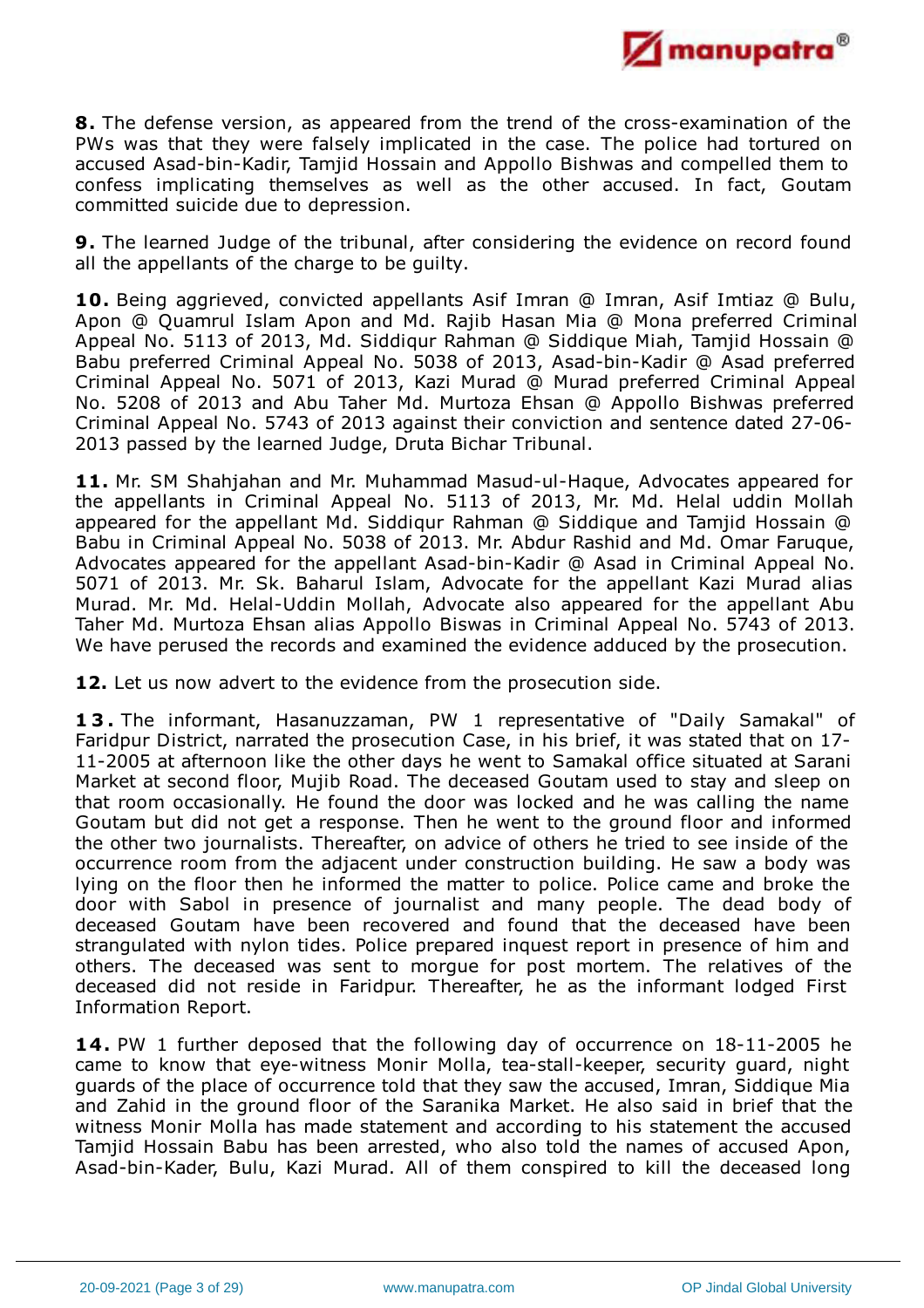

before the occurrence. Some accused stayed in Jamuna Hotal on the night before the occurrence, that is on 16-11-2005. Thereafter, the accused Asad-bin-Kadir was arrested and he made confessional statement. According to his statement, the accused Appollo Bishwas has been arrested and he also made a confessional statement. The deceased Goutam made reporting regarding the corruption, irregularity of renovation work of Mujib Sarak and for this reason the accused made plan and conspiracy to kill Goutam. The Police seized banner from the office of Samakal in his presence. The ejahar which he lodged was marked as (Exhibit-1) and his signature thereon was marked as Exhibit-1/1. The seizure list and signature thereon which were marked as Exhibits-2 and 2/1. The inquest report and his signature put on it as witness were marked as Exhibit 3 and 3/1. Banner, reporting were marked as material Exhibits I, II series.

**15.** In cross-examination by Asad-bin-Kadir, Md. Siddiqur Rahman @ Siddique Mia, Tamjid Hossain @ Babu, Md. Rajib Hasan Mia, Asif Imran @ Imran and Abu Taher Md. Murtoza Ehsan @ Appollo Bishwas. PW 1 stated that the door of the occurrence room was made of wood and there was lock on door and a hatch-bolt also. They used hatch-bolt. Islamia Hotel building was situated on the western side of Madrasa super market and Sarani super market. He along with his fellows Nirmalendu and other tried to see the inner side of the Samakal office from the roof of Islamia Hotel building. Nirmolendu was the District representative of 'Ajker Kagoj' back then. Since the door was not opened, he rushed to the ground floor and met Sankar Babu in the Fax shop. He then talked to Hori, the cousin of the deceased. Father, mother, elder brother and sister of Goutam were residing in Bhanga upazila of Faridpur. The dead body was taken to press club. He had given suggestion that he had the key but did not open the door, meaning that he willfully suppressed the truth, called police and had broken the door by the police, then on giving false statement filed the instant case which he denied. He had given suggestion that accused were workers of BNP and they have been falsely implicated in the instant case which he denied. He also gave suggestion that the accused who made confessional statements, they were taken into police custody and under torture and pressure they made confessional statements which he denied. He further had given suggestion that being encouraged, and to drive the case in a different angle he lodged the instant case which he also denied.

16. In cross he also said at the time of occurrence he was thana representative of the Daily Samakal. He said that the deceased Goutam and he was working in the Samakal office. In the morning both of them used to collect reports and generally opened the office between 1-00/1-30 p.m. in the afternoon. Sometimes he came to Samakal office before Goutam and vice versa also. There were other two markets, namely, Maya super market, Madrasha super market which are adjacent to Sarani market, Maya market is two storied building and Madrasha market is one storied building. There are about 70-80 shops in three markets. Sarani super market is two storied building. There is no way to go from second floor of Maya market to second floor of Sarani market. There was a collapsible gate in Sarani market from where the stairs begin to go up. At the time of occurrence in the second floor of Sarani market two journalists, Panna Bala, Moshiur Rahman along with one peon stayed there. There was no care taker in Sarani market, key of collapsible gate was kept with the tenants of second floor of the Saranika market and he stayed generally in Samakal office up to 7-00 pm.

**17.** The other accused were absconding. On their behalf State defence adopted the cross.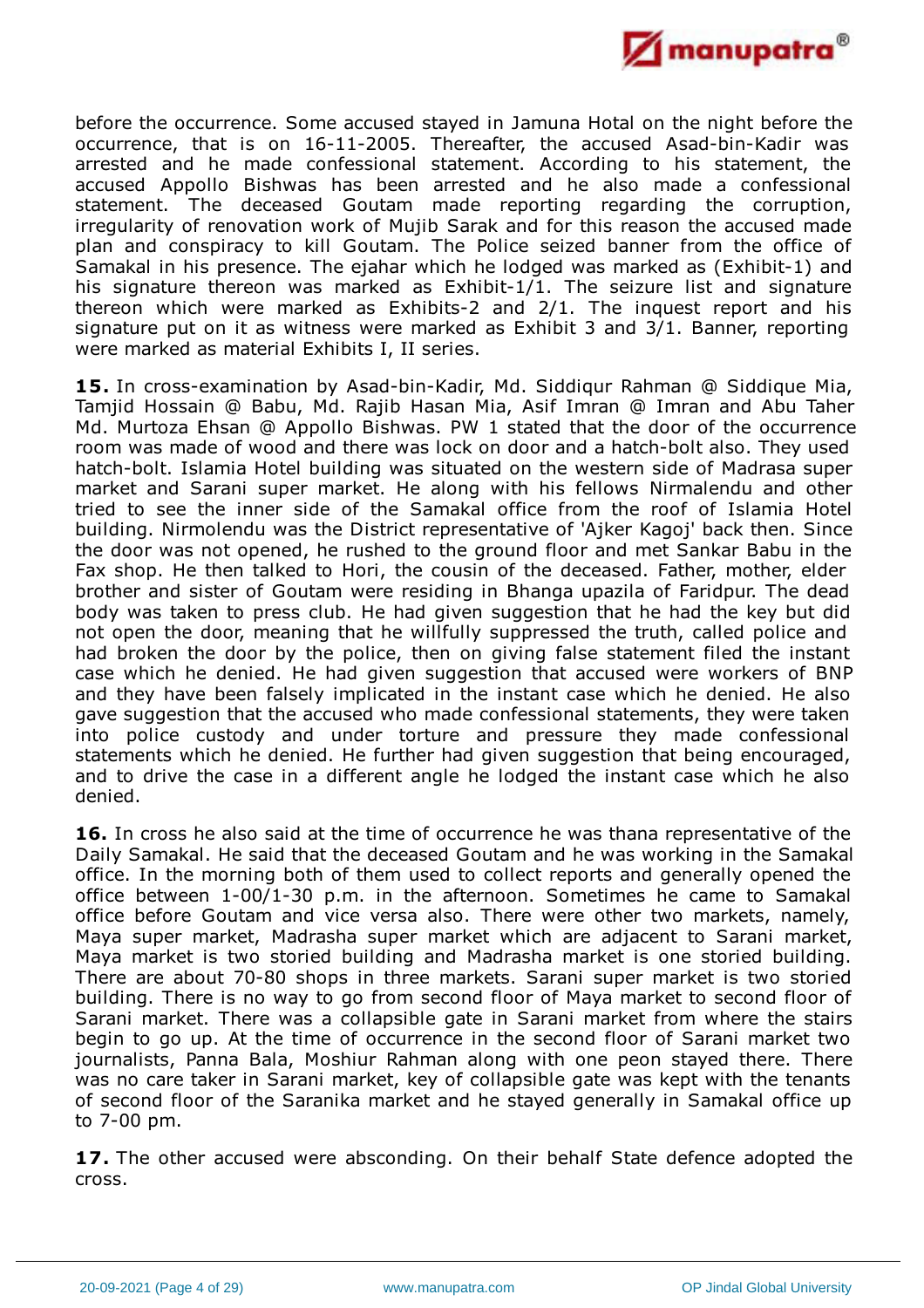

**18.** Salamat Hossain Khan, as PW 2 in his brief stated that he is the editor of Weekly Progotir Din. He is the witness of seizure list. In his presence one banner and report with signature of Bureau chief of Daily Samakal Paper were seized and he put his signature, which was marked as Exhibit-2/2. A bunch of key with cover of chocolate color was also recovered from the bed of the deceased which was marked as material exhibit IV. In cross by the accused Asad-bin-Kadir, Md. Siddiqur Rahman @ Siddique Mia, Tamjid Hossain @ Babu, Md. Rajib Hasan Mia, Asif Imran @ Imran, Abu Taher Md. Murtoza Ehsan @ Appollo Bishwas, he stated that he knew Goutom who was killed due to discharge of his professional duties. In cross by accused Apon @ Kamrul Islam Apon and Kaji Murad @ Murad, he stated at the time of seizing articles, the informant, member of police and he was present there. No employees of shops of the ground floor of the said market was present there. He did not see any relatives of the deceased. In cross by the State on behalf of absconding accused Asif Imtiaj @ Bulu, he stated that he did not remember that in his newspaper it was published that Goutam was killed due to publication regarding the irregularity and corruption about Mujib Sarak.

**19.** Panna Bala as PW 3 in his chief stated that he is a journalist working in Daily Protom Alo as District representative and deceased Goutom Das was well known to him. On 1-8-2005 he left the job of Daily Prothom Alo and joined in Daily Samakal. Goutam Das was a committed Journalist. He had personal relationship with the deceased Goutam. Goutam used to regularly write on terrorism, social justice and against the renovation work of Mujib Sarak in Faridpur. He was not in Faridpur on 17-11-2005 at the time of occurrence. He was informed by Nirmolander, representative of 'Ajker Kagoj' Faridpur that Goutam is not opening the door and requested him to come to the place of occurrence. Then he came to Bureau office, Samakal. His body was found in a half-laid posture but taking support of the wall behind. Police prepared inquest report. The deceased was strangulated with nylon ropes, his two legs were folded with the floor. He signed the seizure list and same was marked as Exhibit 3/2. He made a statement to the investigating officer.

**20.** He was cross-examined by the accused Apon @ Kamrul Islam Apon and Kazi Murad @ Murad. In cross he said he saw the people who were witnesses of inquest report. He said Goutam spent most of the time in office. He went outside in need. Inquest report was prepared at 2.40 pm in his presence. He read the report and then signed on it. He did not remember the name of the writer of inquest report. A meeting was held protesting the killing. The police super had given speech in the meeting. He knew that the accused had given confessional statements, He had been given suggestion that confessional statements were made under torture which he denied.

**21.** He was crossed by the State defence on behalf of absconding accused Asif Imtiaz @ Bulu and adopted the cross. He denied that he did not say in statements given under section 161 that the accused Bulu, Murad and others were implicated in the murder. He did not see any articles seized. No picture of the dead body taken through the window. Similarly, no photograph or video was taken while breaking the lock. No photograph was published in newspaper.

**22.** He was crossed by the accused Asad-bin-Kadir, Md. Siddiqur Rahman @ Siddique Mia, Tamjid Hossain @ Babu, Md. Rajib Hasan Mia, Asif Imran @ Imran and Abu Taher Md. Murtoza Ehsan @ Apollo Bishwas. There was no office except Samakal Office in second floor of the building. There was no care taker in ground floor, first and second floor of the building. He did not know that Imran and other have beaten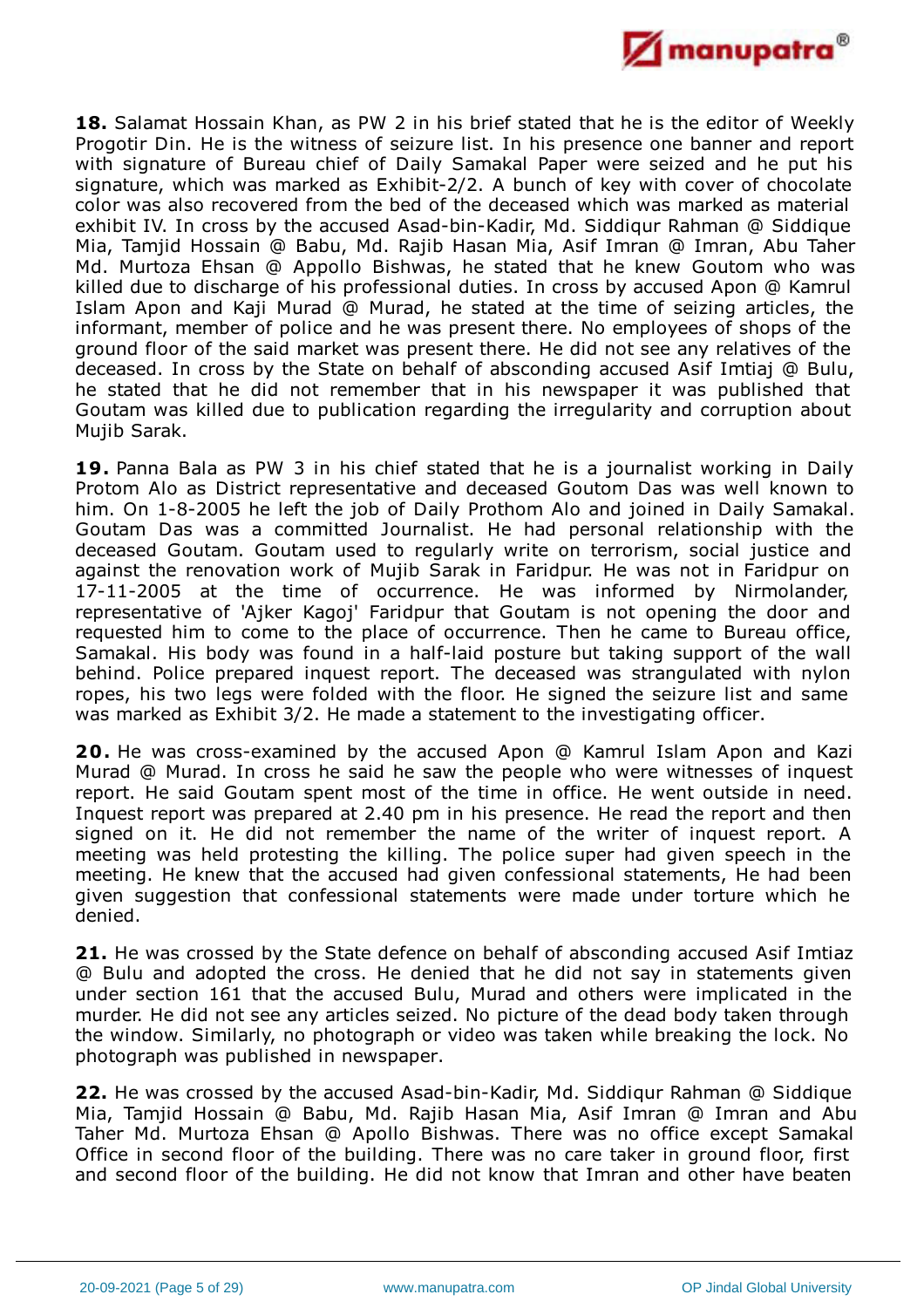

the deceased 4/5 days before of the occurrence. He denied suggestion that the police had tortured the accused under their custody and the accused were compelled to make confessional statements. He stated to investigating officer that on 24-10-2005 about renovation work a program was held under the banner of "nlation and and he joined in that program at the invitation of Goutam Das.

**23.** Monir Molla, as PW 4 in his chief stated the he had a tea stall in Sarani Market, Mujib Sarak, Faridpur. On 17-11-2005 he came from his house to tea stall and worked there from 9-00/9-15 am to 1-00 pm and then went to his house. He again came at 2-00 pm to his tea-stall and heard Goutam was killed. The State defense crossed him declaring hostile. In cross he said he did not see the occurrence. He did not know who are the accused. He did not know who killed Goutam Das. He had given suggestion that he suppressed the real facts and adduced false statement under the threat and pressure of the accused which he denied.

**2 4 .** Moshiur Rahman Khokon as PW 5 in his brief stated that he was a photo journalist and worked as journalist in Prothom Alo since 2003. When he joined in Prothom Alo, Goutam Das was then District representative of Prothom Alo in Faridpur and he had good relation with Goutam Das. Goutam Das always wrote about corruption, terrorism which destroys the society. The deceased Goutam Das wrote in newspaper about illegal activities of the accused Imran, Bulu and others like stealing car etc. On 17-11-2005 at about 12 am he came to know that barricade has been put in Dhaka-Faridpur highway and he went there. While staying there, he heard over mobile phone that Goutam Das has been killed. He along with Panna Bala rushed to Samakal office and saw the dead body of Goutam Das. After 2/1 days of the occurrence he came to know through police that the accused Imran, Bulu, Kazi Murad, Apon and Zahid killed the deceased Goutam. He also came to know that Goutam published in different newspaper against the accused in respect of their corruption regarding renovating work of Mujib Sarak. The investigating Officer took 5 pictures in connection of this which were marked Exhibit-X series. He also heard that the arrested accused made confessional statements wherein they implicated themselves with the murder of Goutam.

**25.** He was crossed by Asad-bin-Kadir, Siddique Mia, Tamjid Hossain @ Babu, Md. Rajib Hasan Mia, Asif Imran @ Imran and Abu Taher Md. Murtoza.

**26.** In cross he said the investigating officer recorded his statements. He came to know through police after 2/1 day of the occurrence that the accused Imran, Bulu, Kazi Murad, Apon and Zahid Killed Goutam. He had given suggestion that he did not say to the investigating officer that Goutam has been killed due to corruption of the accused regarding renovation work of Mujib Sarak has been published in different newspaper. He denied the suggestion. He also had been given suggestion that he did not tell the investigating officer that the accused were appointed as contractor of renovation work of Mujib Sarak, which he denied. Goutam Das had father, Mother, brother and sister.

**27.** In cross by Kazi Murad, Apon @ Qamrul Islam Apon adopted the cross and in addition said he was not with the accused while the accused made confessional statements. He had given suggestion that he did not know through police two or one day after occurrence that the accused Imran, Murad, Apon Zahid and others killed Goutam which he denied.

**28.** In cross by State defense on behalf of absconding accused Asif Imtiaj @ Bulu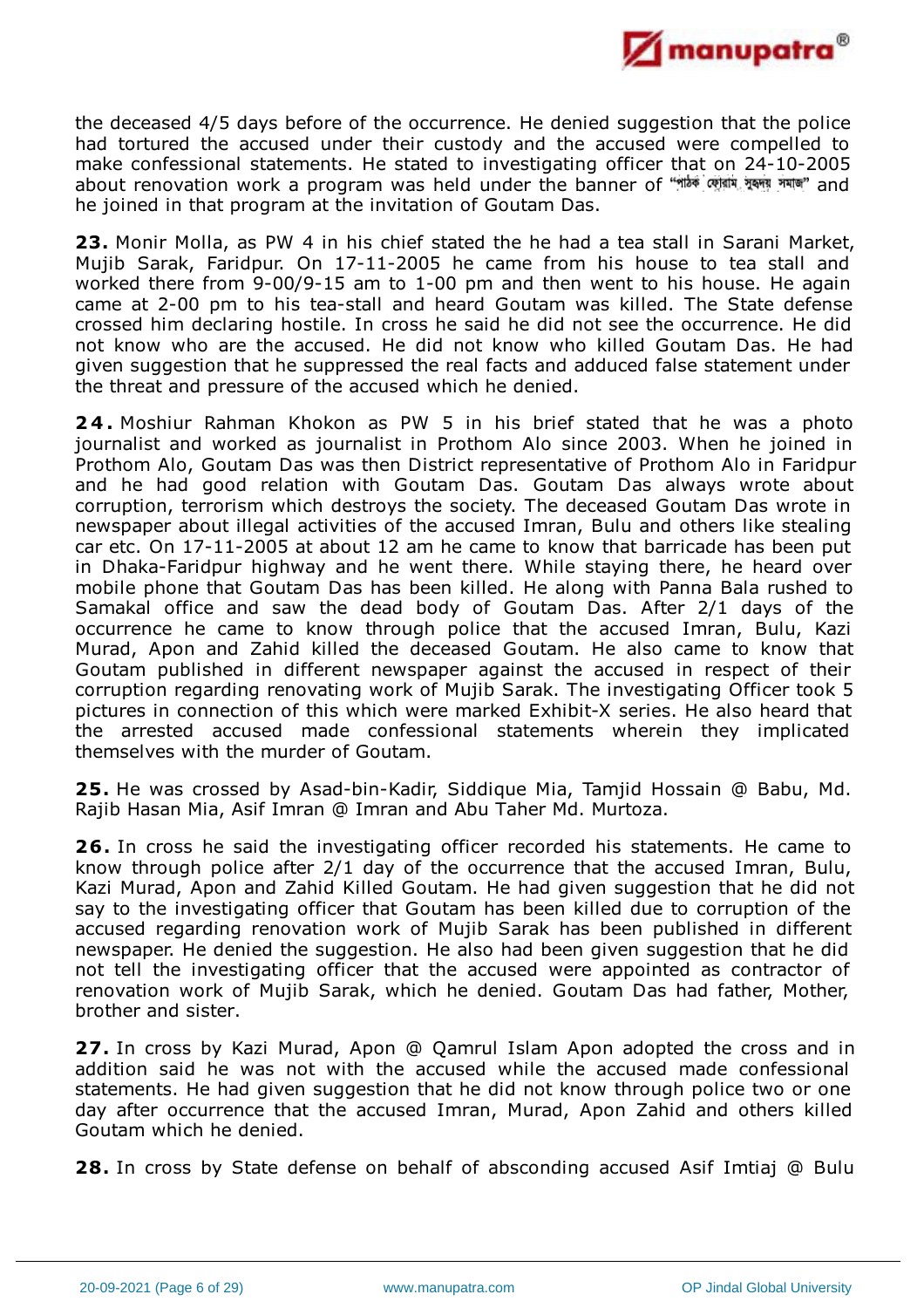

and Zahid Khan @ Zahid adopted the cross and in addition he had given suggestion that falsely he implicated the accused with the murder of Goutam, which he denied.

**29.** Ruhul Kabir Juwel, as PW 6 in chief stated that he is the representative of Daily Manab Jomin, Faridpur. He knew Goutam Das and they worked together. Goutam Das has written article in his paper regarding the irregularity and corruption of the contractors about the renovation work of Mujib Sorak. Asad, Appollo, Babu, Apon were arrested by police who were contractors of a syndicate group. The report has been published by Goutam Das wherein the name of Asad, Babu, Imran, Apon, Siddique, Zahid and others were mentioned. After 15/20 days of the said publication Goutam has been killed. Then they knew, the contractors of said group conspired and killed Goutam with ulterior motive. The accused Asad, Appollo, Babu made confessional statements to police and Magistrate implicating themselves engaged as guard at the time of committing murder by other accused who went to Goutam office and killed Goutam regarding that he published in his newspaper.

**30.** In cross by Apon @ Quamrul Islam Apon and Kazi Murad he said he had relation with Goutam prior to 2005. He made a statement to investigating officer. He had given suggestion that he made the statements in court out of the statements made to investigating officer and police officers which he denied. In cross by Asad-bin-Kadir, Siddiqur Rahman @ Siddique Mia, Tamjid Hossain @ Babu, Rajib Hasan Mia, Asif Imran, Abu Taher @ Appollo he adopted cross. In addition, he said that he did not remember that he told the name of Asad, Babu, Imran, Bulu, Apon, Siddique, Zahid to investigating officer. He also did not remember whether the group of contractors killed Goutam in collusion with each other. He also did not remember whether he said to police that Asad, Appollo, Babu made confessional statement and Apollo, Babu, Asad were keeping guard under the stairs and other accused went to office of Goutam. He had given suggestion that he did not say the name of the accused to investigating office which he denied. No articles were seized from him.

**31.** In cross by State defense for Asif Imtiaj @ Bulu and Zahid Khan @ Zahid he adopted the cross. In addition, he had given suggestion he is a fake journalist which he denied.

**32.** Md. Harun Ansari, as PW 7 stated in brief that he was a staff reporter of "Daily Naya Diganta". He heard the news at 1-30 pm on 17-11-2005 that Goutam Das was killed in his office room. Then he went to the place of occurrence and saw the people. He saw the dead body of Goutam Das lying in the south of the room of Samakal Office situated in the 2nd floor of Sarani Market. Police prepared inquest report in his presence and he made a signature on it which was marked as Exhibit-3/3. Later on, he came to know some accused made confessional statements.

**33.** In cross by Apon @ Qamrul Islam Apon @ Apon, Kazi Murad @ Murad he said that he did not make statement to the investigating officer. He had relation with Goutam Das before the year of 2000. He stayed in the place of occurrence from 1-30 pm to 1-45 pm. He saw police, businessman, shop-keeper and at least 200/250 peoples.

**34.** In cross by Asad-bin-Kadir, Siddiqur Rahman @ Siddique Mia, Tamjid Hossain @ Babu, Rajib Hasan Mia, Asif Imran, Abu Taher @ Imran and Abu Taher Md. Murtoza Ehsan @ Appollo Bishwas adopted the cross. In addition, he stated when he heard the news he was not at home. Arjoo was not witness of inquest report.

**35.** In cross by State defense for Asif Imtiaj @ Bulu and Zahid Khan @ Zahid he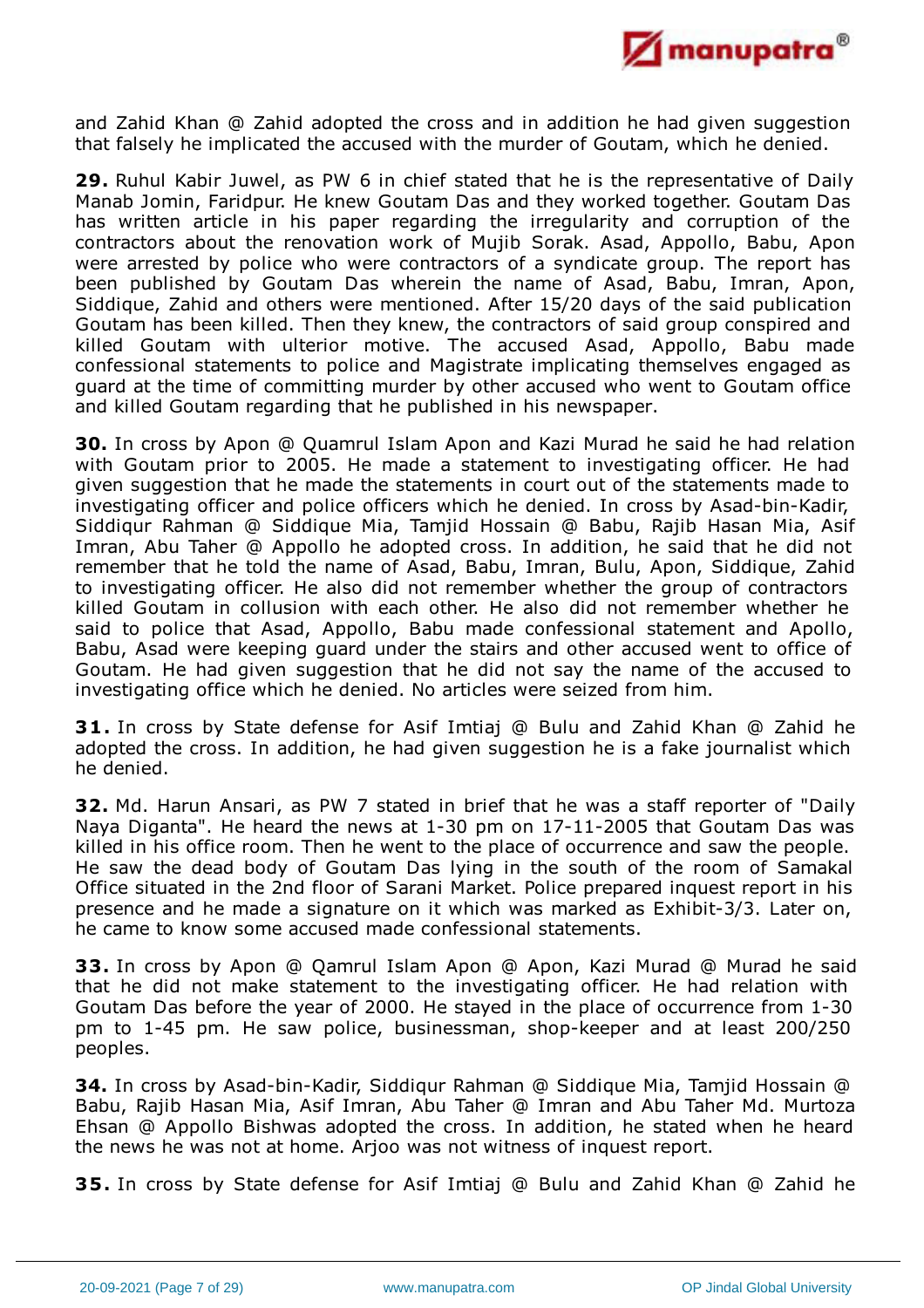

adopted the cross. In addition, he stated that broken lock was not seized.

**36.** Md. Jasimuddin, 1st class Magistrate as PW 8 in chief stated that while he was working at Collectorate office in Faridpur he recorded the confessional statement of Md. Ashad-bin-Kadir under section 164 of the Code of Criminal Procedure on 20-11- 2005 which was marked as Exhibit-4 and signature was marked as Exhibit-4/1 '(series). On 22-11-2005 he recorded the confessional statement of the accused Abu Taher Md. Murtoza Ehsan @ Appollo under section 164 of the Code of Criminal Procedure. The confessional statement of Abu Taher Md. Murtoza Ehsan @ Appollo was marked as Exhibit 4/ka and his signatures was marked as Exhibit-4/ka/1(series). On 26-11-2005 the accused Tamjid Hossain Babu made a confessional statement which he recorded was marked as Exhibit-4(kha) and his signatures which was marked as Exhibit-4kha/1 (series). On 20-11-2005 the witness Monir Molla made a statement under section 164 of the Code of Criminal Procedure which was recorded by him and marked as Exhibit-5 and his signature thereon was marked as 5/1(series). On 26-11-2005 the witness Babi Akther made a statement before him under section 164 of the Code of Criminal Procedure which was marked as Exhibit-5ka and his signature which was marked as Exhibit-5ka/1 (series). In cross by Apon @ Quamrul Islam-Apon and Kazi Murad @ Murad he stated that an application has been submitted by Asad-bin-Kadir on 14-2-2006 where upon he put his signature and also it was mentioned in that application that Asad has been arrested on 19-11-2005. He had given suggestion that actually Asad has been arrested on 19-11-2005 but due to dictation of police officer he wrote the date 20-11-2005 instead of 19-11-2005 which he denied. The accused Appollo retracts his statements on 28-12-2005. Tamjid Hossain Babu also retracted his statement on 21-12-2005. In the form of confessional statement, it was written the accused Asad-bin-Kadir @ Asad was sent to jail but not written when he was sent to jail. He recorded the statement of Abu Taher Murtoza @ Appollo started from 4-10 pm but when it got end and when he was sent to custody, not mentioned. In the same way he started recording the statement of the accused Tamjid Hossain Babu on 21-11-2005 from 1-00 pm but when it got end and where the accused was sent not written. He had given suggestion that he recorded the confessional statement of the accused at the direction of the police which he denied. He had given suggestion that the statement made by the accused was not inculpatory statement as the statement was not confessional statement which he denied.

**3 7 .** In cross by the accused Asad-bin-Kadir, Siddiqur Rahman @ Siddique Mia, Tamjid Hossain @ Babu, Rajib Hasan Mia, Asif Imran, Abu Taher @ Imran and Abu Taher Md. Murtoza Ehsan @ Appollo Bishwas he adopted the cross. In addition, he said in para 4 and 5 of the confessional statement was not written by his hand. He also said that he asked question to the accused if they made statements they would not be sent to custody. But this was not written. Before the statements made by the witnesses they were not made by oath. He had given suggestion that he recorded the statements of the witnesses at the direction of investigating officer which he denied.

**38.** In cross by State defense for Asif Imtiaz Bulu and Zahid Khan he adopted the cross. In addition, he said that the statement recorded in separate sheet out of prescribed form/sheet was not signed by the accused. He has been given suggestion that under pressure of police and journalist he has taken written statements of the accused in separate sheet which he denied.

**39.** Milon Bishwas, as PW 9 in his brief said he is Head Clerk of Banga KM College. The deceased Goutam Das also lived in the same village. On 17-11-2005 at about 6- 30/7-00 the uncle of Goutam came to him and told him to inform Goutam that his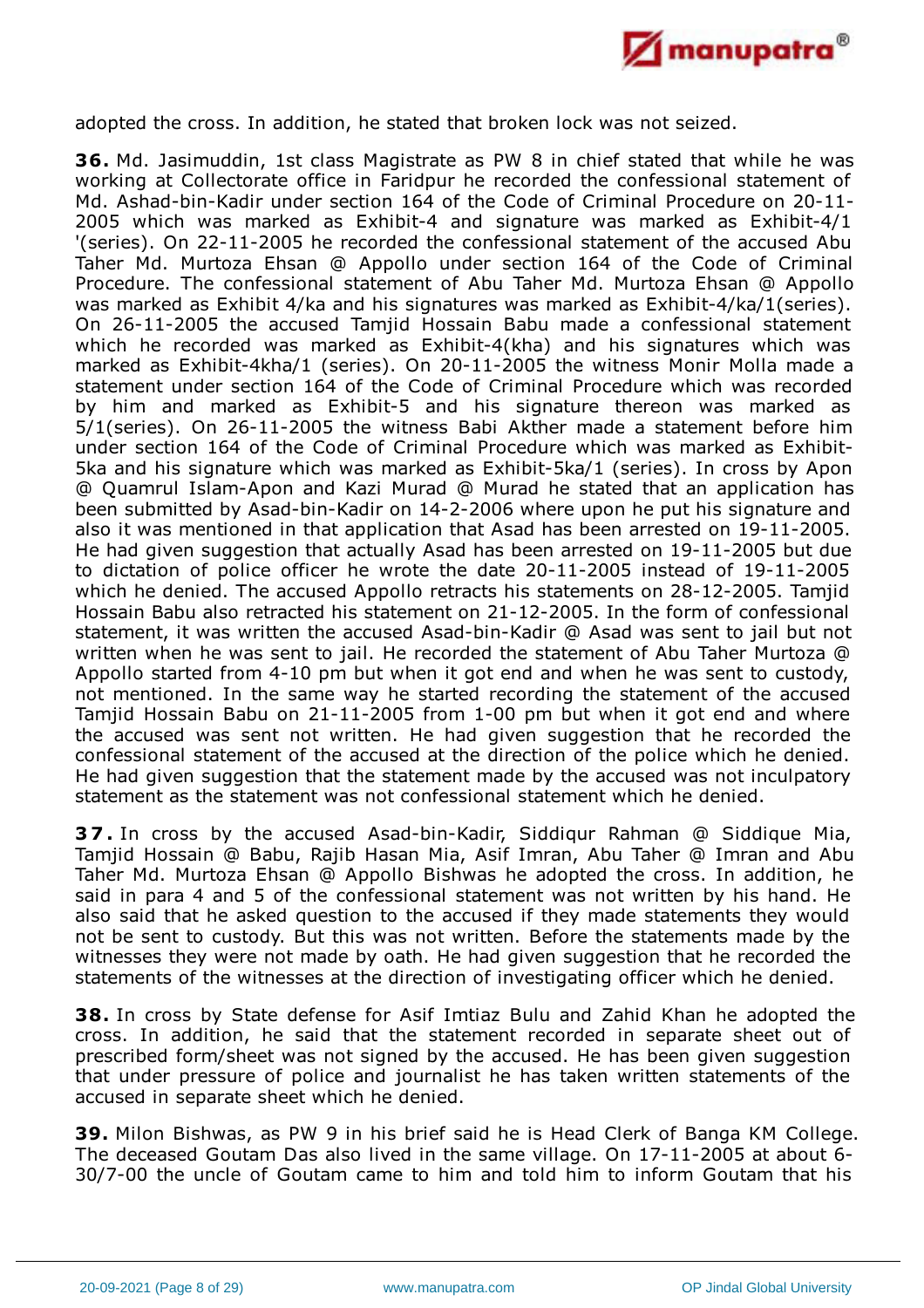

cousin was admitted to Medical College. He called Goutam and told him why he did not go to hospital by this time and on reply Goutam said he would go to hospital. Then afterward he had no connection with Goutam and on that day while he was working in his College, the elder brother of Goutam informed him Goutam was killed.

**40.** In cross by accused Apon @ Quamrul Islam Apon @ Apon, Kazi Murad @ Murad he had given suggestion that he did not tell investigating officer that Goutam Das was killed after 7-00 am which he denied.

**4 1 .** In cross by the accused Asad-bin-Kadir, Siddiqur Rahman @ Siddique Mia, Tamjid Hossain @ Babu, Rajib Hasan Mia, Asif Imran, Abu Taher @ Imran and Abu Taher Md. Murtoza Ehsan @ Appollo Bishwas he adopted the cross. In addition, he said that he went to College from his house. Goutam Das had an uncle named Joyhind whose daughter is Dalia. He had given suggestion that he is an arranged witness of the police and at the direction of police he made statement which he denied.

**42.** In cross by State defense for Asif Imtiaj @ Bulu and Zahid Khan @ Zahid he said his educational qualification is BA. He knew Goutam Das got married. He had given suggestion Goutam had an extra marital relation with Dalia, Goutam Das married the daughter of sweeper and for this reason Goutam Das did not go to his village, Dalia attempted to commit suicide and Goutam Das committed suicide, no one killed him, which he totally denied.

**43.** Constable No. 931 Abdur Rashid, as PW 10 in his brief stated he along with Golam Nabi (SI) went to Alimpur, Sultangonj house of the accused Asad-bin-Kader. Constable No. 156 Sarwar also went along with him at 10-05 am and a Nokia mobile set with Grameen sim was seized from the wife of Asad-bin-Kadir. SI Golam Nabi seized the said mobile set along with sim in his presence. The seizure list was marked as Exhibit-6 and his signature thereon was marked as Exhibit-6/1. Thereafter mobile set along with sim has been handed over to the wife of Asad-bin-Kadir through zimmanama.

**44.** In cross by Asad-bin-Kadir, Siddiqur Rahman, Tamjid Hossain, Rajib Hasan, Asif Imran, and Abu Taher Md. Murtoza he stated that he did not remember whether there were houses surrounding the said house. He hadgiven suggestion that at the time of seized articles he was not there which he denied.

**45.** In cross by accused Apon @ Quamrul Islam Apon @ Apon, Kazi Murad @ Murad adopted the cross.

**46.** In cross by State defense for Asif Imtiaj @ Bulu and Zahid Khan @ Zahid he stated on 21-11-2005 he went to the house of Asad-bin-Kadir through CC. He had given suggestion that he did not go to the aforesaid house, prepared the seizure list in thana and signed on it at the direction of the police officer which he denied.

**47.** Sarwar Constable No. 156 as PW 11 in his brief stated he along with three persons went to house of the accused of Asad-bin-Kadir and a Nokia mobile set along with sim has been seized by SI Golam Nabi from Bobi Akter wife of the accused of Asad-bin-Kadir. He identified his signature on seizure list which was marked as Exhibit-6/2 and the same was given back under jimma of Bobi Akther.

**48.** In cross by accused Apon @ Quamrul Islam Apon @ Apon, Kazi Murad @ Murad he stated that he did not sign the zimmanama. He did not see the seized mobile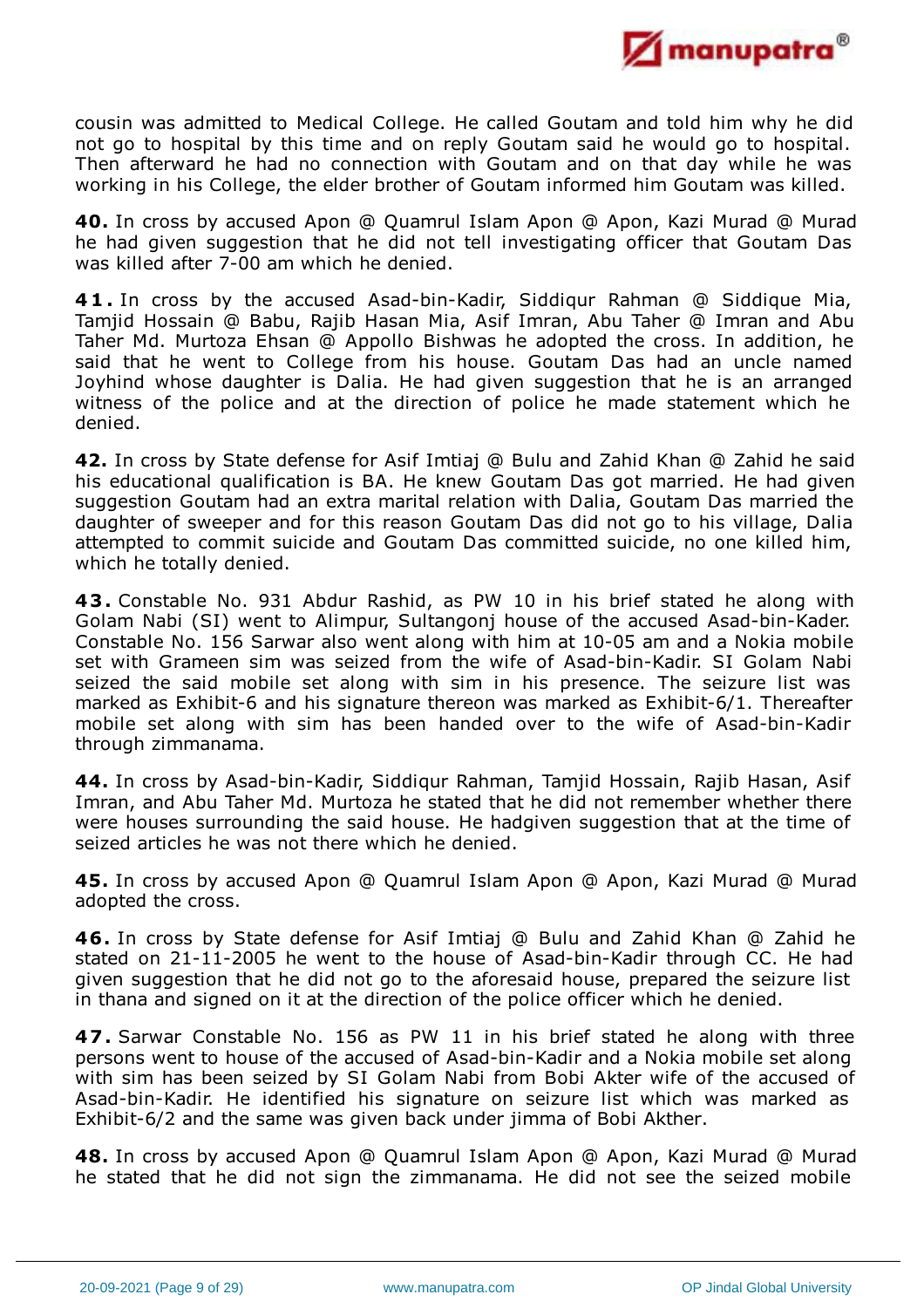

along with sim in the court. He had given suggestion that at the time of seized articles he was not present there and later on he signed in thana which he denied.

**49.** In cross by Asad-bin-Kadir, Siddiqur Rahman, Tamjid Hossain, Rajib Hasan, Asif Imran and Abu Taher Md. Murtoza he adopted the cross. In cross by absconding accused Asif Imtiaj @ Bulu and Zahid Khan @ Zahid adopted the cross. In addition, he stated he did not remember as to whether they called the owner of the house and the tenants of shop-keepers of the surroundings. The persons who were in the parlor was not called. He had given suggestion that he did not go to that house on 21-11- 2005 and signed the seizure list which he denied.

**50.** PW 12, Sheikh Matiar Rahman Khokon, in his brief stated that he is a night guard of Jamuna Hotel in Faridpur. On 16-11-2005 he was on duty from 7-00 pm to 7-00 am in Jamuna Hotel. On 17-11-2005 he went to home after duty and came back at 4- 00 pm in Jamuna Hotel and heard that Goutam Das of adjacent building was killed and Suman and Nizam staff of the hotel has been arrested by Police.

**51.** He has been declared hostile and crossed. In cross he had given suggestion that he has seen Appollo Bishwas to drink in hotel at 12-00 o'clock, on 16-11-2005, 5/6 persons came in hotel and among them Imran. Kazi Murad were calling him by the name and he will know them if they came in front of him which he denied. Imran and Kazi Murad did not come in the said hotel. They are known as famous person. They did the renovation work of Mujib Sarak. He had given suggestion that he gave false statement by pressure of the accused which he denied.

**52.** In cross by Asad-bin-Kadir, Siddiqur Rahman, Tamjid Hossain, Rajib Hasan, Asif Imran and Abu Taher Md. Murtoza stated one day police has taken him in thana and told him to say whatever they told otherwise he will suffer 14 years in jail. In between Mujib Sarak and Jamuna Hotel there is a Madrasha Market. There is a gate in the north of Sarani Market through which people can go to Mujib Sarak from Sarani Market. On 16-11-2005 from 12-00 pm to 7-00 am he has seen many people to go and come. On that day at 3-00 pm he saw Goutam along with two persons went to the room where Goutam resided in the second floor of Sarani Market. He saw 2 people came out after 25/30 minutes. He did not know the said people.

**53.** In cross by accused Apon @ Quamrul Islam and Kazi Murad stated to adopt the cross.

**54.** In cross by State defense for Arif Imtiaj @ Bulu and Zahid Khan @ Zahid he adopted the cross. In addition, he stated on 16-11-2005 after the gates were closed at night, he did not see anyone to come and go. He had given suggestion that no one made him bias and gave threat, made himself a witness to protect himself from torture of the police, which he denied.

**55.** Doctor Md. Nur Hossain, as PW 13 in his brief stated that he prepared post mortem report of Goutam Das. During post mortem he found the following injuries:

**1.** Circular ligature mark 2 (two) in number one adjacent to another ligature 1/2"......wide situated over the thyroid cartilage. The knot was situated on the right side of the neck.

- **2.** Abscission was found on the back of both elbo joint.
- **3.** Dislocation on the left wrist joint.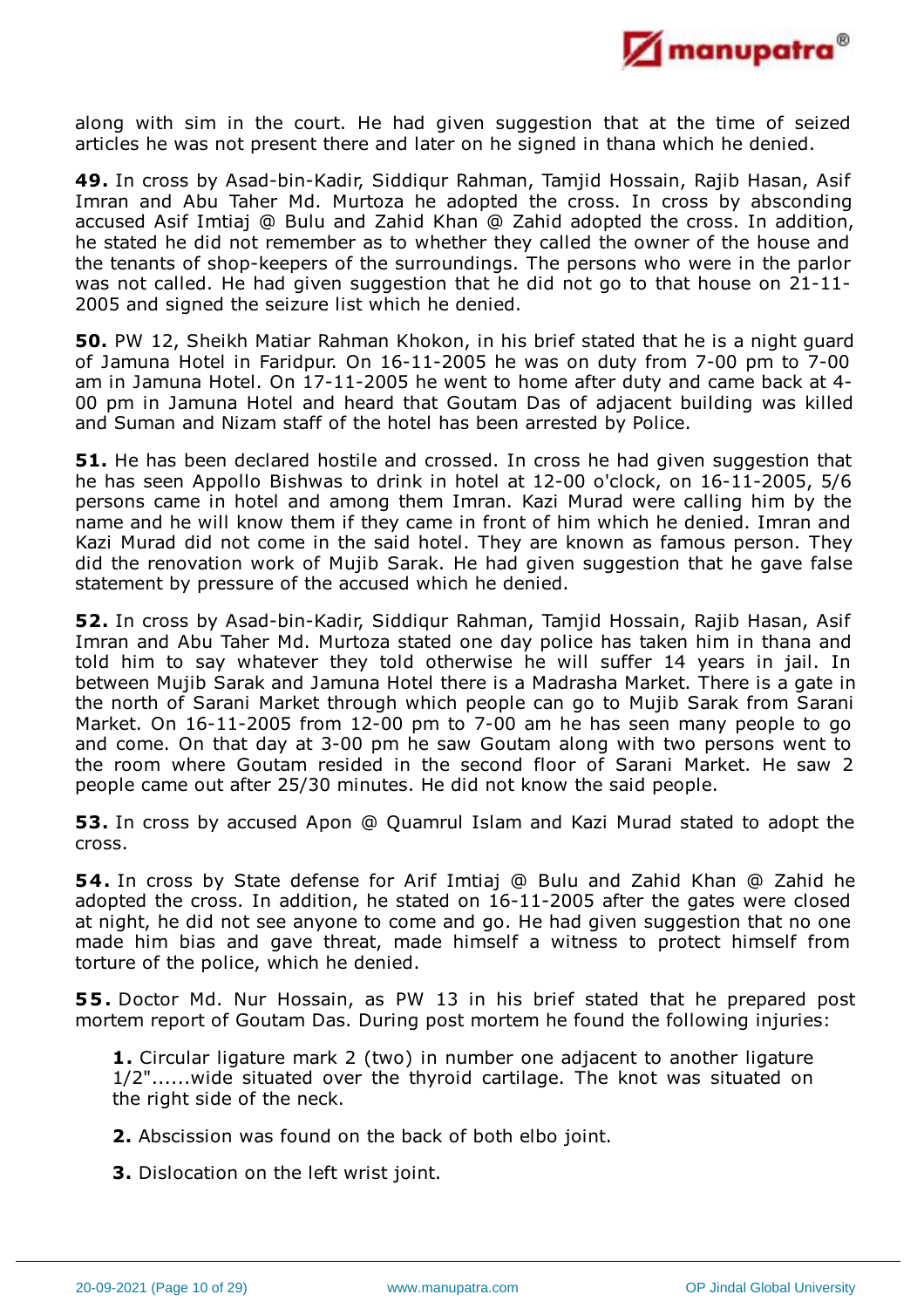

On dissection of head, Thorax and abdomen, no internal injury was found. The vis-cera was found congested.

On dissection of neck extravasation of clotted blood was found at the site of ligature. Thyroid bone was found fractured and trachea was found congested.

Opinion: death was due asphyxia leading to respiratory failure as a result of strangulation by ligature which was antemortem and homicidal in nature.

**56.** He identified his signature on the report which was marked as Exhibit-7 and Exhibit-7/2.

**57.** In cross by all the accused he stated that the deceased was not identified by his relatives. He did not mention the age of injury. He has been given suggestion that he prepared the post mortem report according to inquest report which he denied.

**58.** Inspector Syed Abdul Ali, as PW 14 in his chief stated that he filled up the FIR column and lodged the case and the charge of investigation was given to SI Golam Nobi, ejahar column and his signature on it was marked as Exhibit-8 and 8/1 (series).

**59.** In cross by the accused except the absconding accused he stated ejahar Was lodged against unknown accused.

**60.** In cross by State defense for the absconding accused he stated the time of occurrence was mentioned as before 1-00 pm. The case was lodged after 9 hours from receiving the dead body.

**61.** Md. Abdul Hossain Azad, as PW 15 in his brief stated that he is a reporter of "Ajker Prothasha Partrika" and "Danik Vorer Patrika". Hearing the news, he went to Samakal office and saw the dead body of the deceased and inquest report was prepared in his presence. He identified his signature which was marked as Exhibit-3/4.

**62.** In cross by the accused Tamjid Hossain Babu, Md. Siddiqur Rahman @ Siddique, Md. Rajib Hasan Mia and Abu Taher Md. Murtoza @ Appollo Bishwas he stated the investigating officer asked him at the time of preparing inquest report.

**63.** In cross by the rest of the accused, he adopted the cross.

**64.** Md. Hemayet Hossain Himu, as PW 16 in his brief stated he is a journalist of "Dainik Khabor" He heard the dead body of Goutam Das has been found in his office and went there and saw DC, SP along with police. An inquest report was prepared and he signed on it. His signature was marked as Exhibit-3/5.

**65.** In cross by all accused including State defense he stated that investigating officer did not ask him.

**6 6 .** Md. Imran Hossain Sagor, as PW 17 in his brief stated he was running a residential Hotel business in the name of Jumuna Hotel in Faridpur, Investigating officer seized one page of Register of Jamuna Hotel and seized page of register was marked as (Exhibit-9ka) and his signature was marked as (Exhibit-9ka/1).

**67.** In cross by all accused including State defense he stated in his hotel when any guest checks-in and checks-out those were entered in the Register Book. He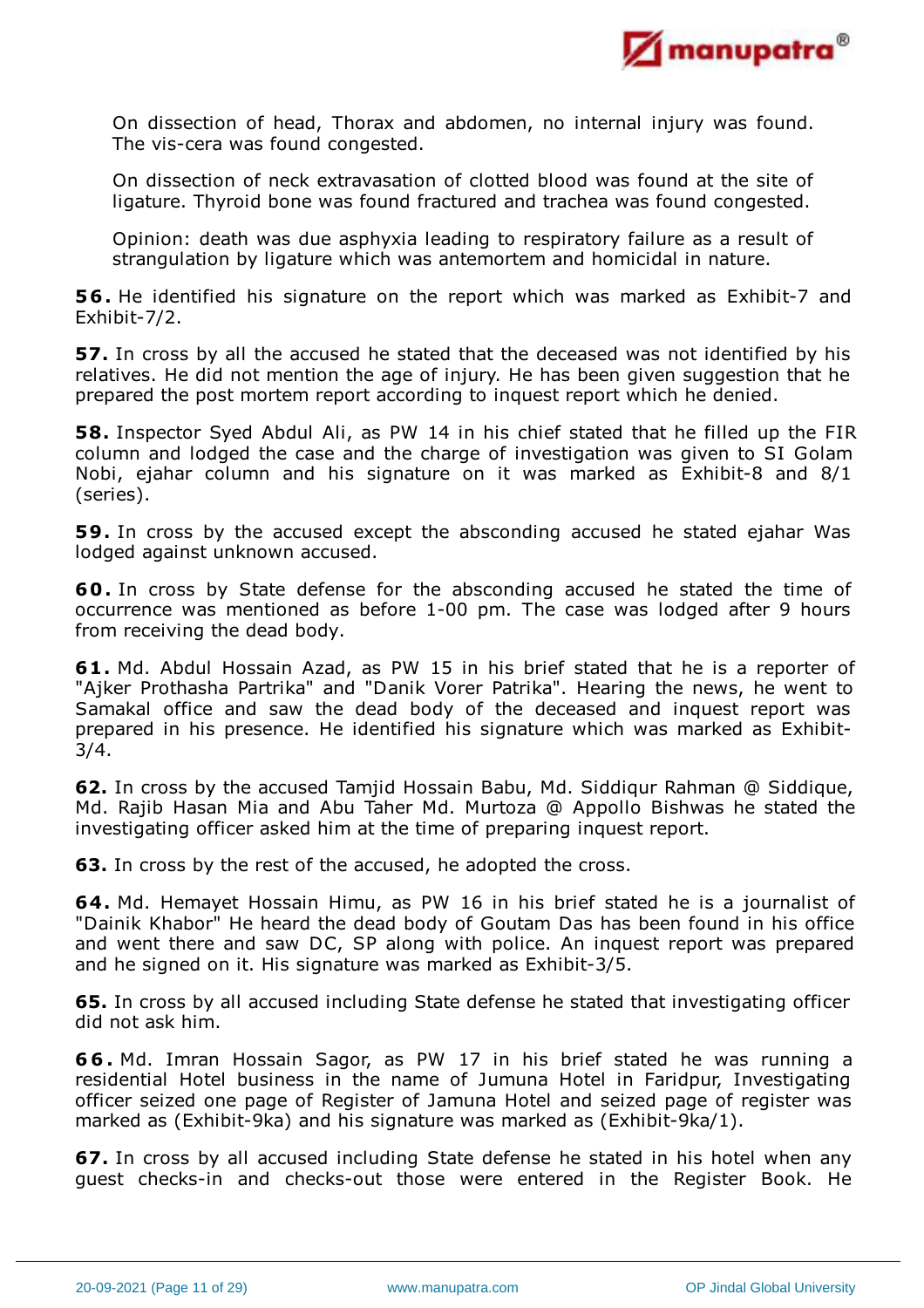

identified that register book. He saw under his signature the date is over writing. On 16-11-2005 at night, the name of MM. Jaman, Seraj Lovlu Mia, Saikder Rahman, Salim Ahammad, Jahangir Alam, Maksudur Rahman Haji Salim Bepari, Fazlul Alam, Milon, Masum, Diponkor Bishas, Ashraf Ali as guests were recorded in the register book. In that register book Safique including 10 people were enlisted. Those who resided in the hotel, a list of guests was sent to thana on that day.

**68.** Zihadur Rahman, as PW 18 in his brief stated that he is a driver. He was running phone business at that time and went to the owner of shop with Sagor (PW 17) to buy it on that day. Officer in charge Who was in civil dress asked him and took his address. He identified his signature on the register book and his signature was marked as Exhibit-9/2.

**69.** In cross by all accused he stated that under his signature the date 23 was written which was later over written as 22. He signed on a blank paper. He is not owner or employee of that hotel.

**70.** Md. Lokkman Hossain, as PW 19 in his brief stated that he is doing business in Faridpur. He was asked by police 8/9 days after the murder of Goutam at 7-00/7-30 am in the morning.

**71.** In cross by all the accused including State defense stated he had no knowledge of the occurrence.

**72.** Ariful Islam Bidduth as PW 20 in his brief stated that at the time of occurrence he was doing his business in the ground floor of Maya Super Market and he did not know about Goutam murder.

**7 3 .** He was declared hostile by prosecution, and crossed him. He had given suggestion that while Munir in preparing tea, he heard somebody were talking which he denied. Goutam was working to their adjacent market. He came to know that Goutam has been killed on 17-11-2005 at 1-00/1-30 pm in his office room. He had given suggestion that he stated false statement under the pressure of the accused which he denied.

**74.** In cross by all accused including State defense stated that he has been taken in thana just 2 days after killing of Goutam to speak about Goutam killing and gave him threat that he would be made accused if he refused to give statement which he denied.

**75.** Bobi Akhter, as PW 21 in his chief stated that she was doing her job at Alipur Sultana Beauty parlor in Faridpur. On 21-11-2005 police called her in thana and her Nokia mobile set has been seized and subsequently the same has been given in her Jimma. She identified her signature in seizure list which was marked as (Exhibit-10/1). The Jimmanama was marked as (Exhibit-11) and her signature was marked as (Exhibit-11/1). The mobile set along with sim was marked as (material (Exhibit-V)). On asking by police she said, her husband, the accused Asad-bin-Kadir was doing job in Bonalota cinema hall and everyday her husband went out at 10/11 am and returned home at night 11/12. On 17-11-2005 her husband Asad-bin-Kadir went out at 10-00 am.

**76.** She was declared hostile and crossed. In cross she stated that she heard Goutam died on 17-11-2005. She had given suggestion that her husband was conspirator and planner, her husband got a phone from Imran and went to the place of occurrence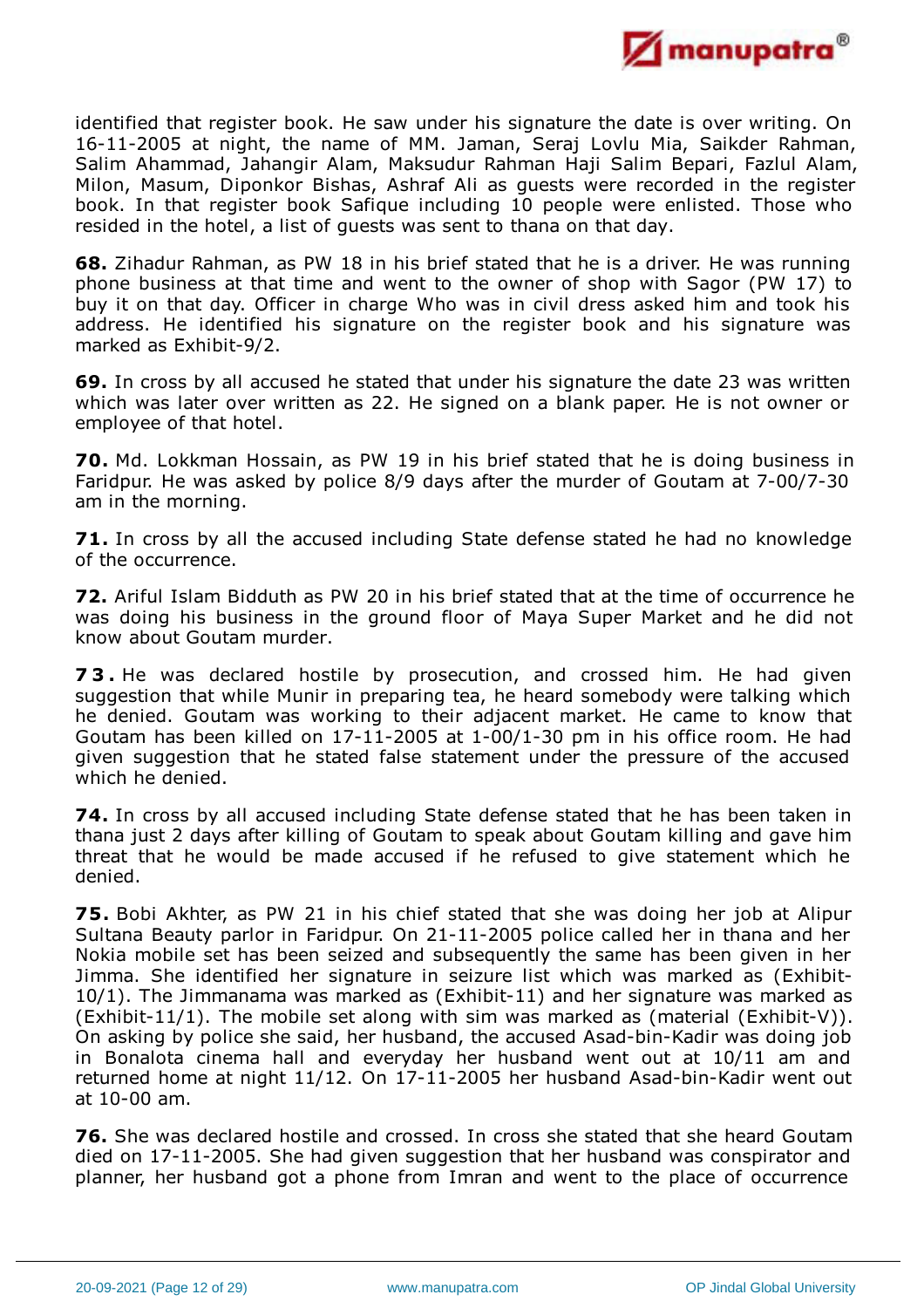

without informing her which she denied. She also had given suggestion that she stated false statement to protect her husband and under pressure by other accused which she denied.

**77.** In cross by all accused including State defense she stated that police arrested her husband on 19-11-2005. On 21-11-2005 police took her in thana and seized her mobile. She said to police that her husband did not use her mobile. She also stated that her statement was not read over by police and she signed on a blank paper. She did not go to magistrate. She had given suggestion that her husband and the other accused were conspiring with each other and then killed Goutam which she denied. She also stated that her husband and other accused have no connection with Goutarn murder.

**78.** Badsha Howladar, as PW 22 in his brief stated he had a shop under Sarani Market adjacent to "Mujib Sarak".

**79.** He was declared hostile and crossed by the prosecution. In cross he had given suggestion that there was a collapsible gate in the north of Sarani Super Market and key of that gate was kept with him, every day he opened the gate with the key and on 17-11-2005 in the morning he opened the gate with the key which he denied. The day Goutam was killed, he saw Monir was preparing tea. He went home at afternoon for lunch and came back at shop at 3-00 pm and then came to know that Goutam has been killed. He had given suggestion that Goutam has been killed for publishing the irregularity on construction work of Mujib Sarak which he denied. He had also given suggestion that he was not telling the truth as the accused would have harmed him which he denied.

**80.** In cross by all accused including State defense he stated that he had no left leg and did not see in the left eye. He did not open the collapsible gate of the "Sarani Market". He did not know that Goutam has been killed due to publishing the news on renovation work of "Mujib Sarak" which he denied. He also said no one threatened him.

**81.** PW 23 Md. Obaidur Rahman Khan, a Shop owner in his brief stated that he had a shoe shop in Sarani Market. At about 1-30/2-00 pm he was over hearing that Goutam was killed. He saw the dead body of Goutam with tides in the neck. Munir and Badsha does not open the gate of that market. He did not know who killed Goutam, He was declared hostile and crossed. In cross he had given suggestion that he suppressed the fact by stating that Munir and Badsha did not open the two gate of that market which he denied, He did not know the accused in dock. He did not know that Goutam was killed by the accused due to renovation work of "Mujib Sarak." He had given suggestion that the accused have given him threat and the accused are influential persons in the locality which he denied.

**82.** In cross by all accused including the State defense he stated he was doing job in the shop which situated in Sarani Market. Madrasha Market and Maya Super Market are adjacent to Sarani Market. There are two gates in the north and south of the Sarani Market through which customer enter into the market from road. The shop keepers of Sarani Market are responsible to open and close the collapsible gate. The shops of Munir and Badsha were out of the Sarani Market.

**83.** Sub-Inspector Md. Aminur Rahman, as PW 24 in his brief stated that he prepared the inquest report of the deceased Goutam Das and sent the dead body for post mortem to hospital through challan by Constable 892 Babul Khan. He identified his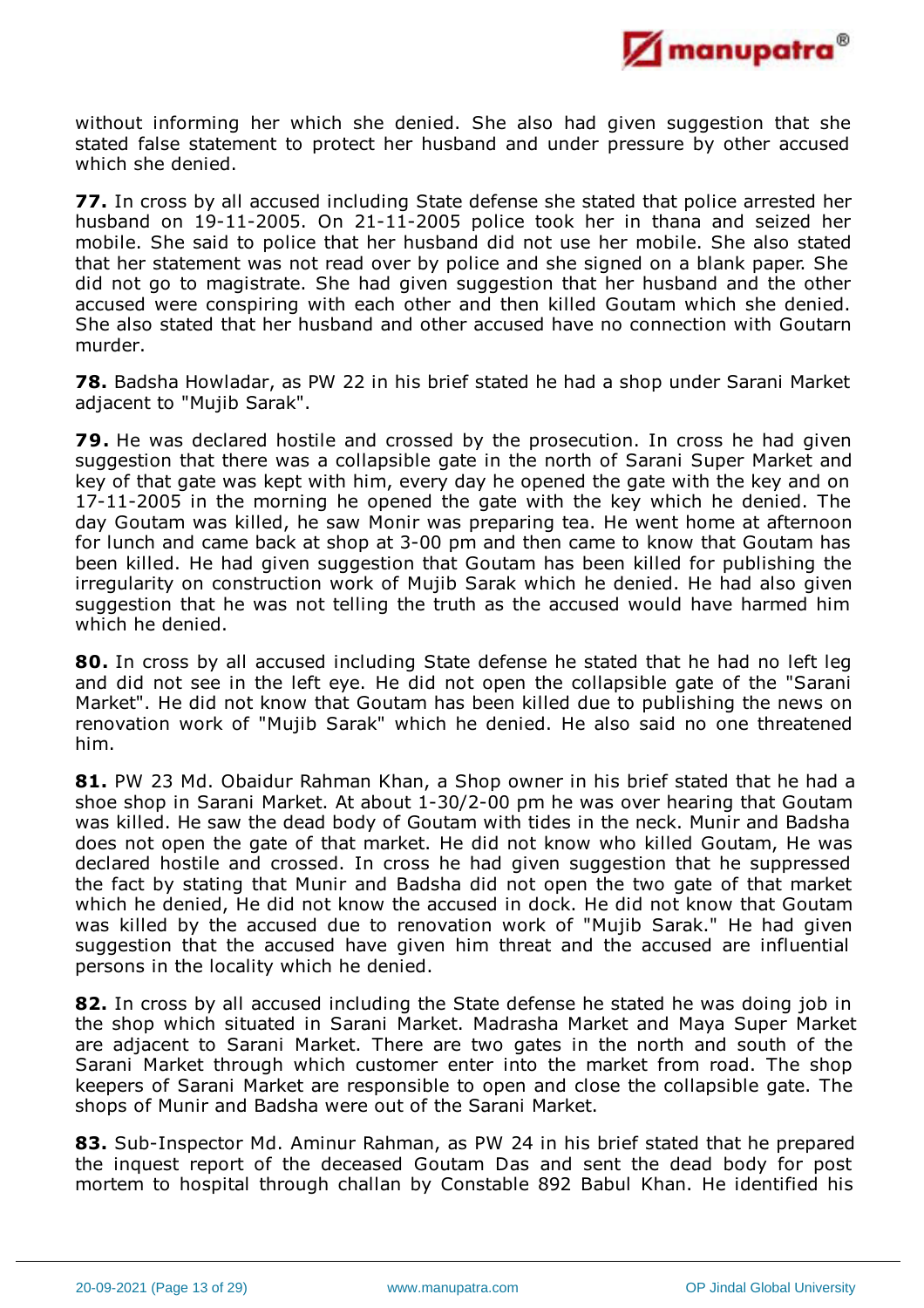

signature on inquest report which was marked as (Exhibit-3/6). The challan which was marked as (Exhibit-11) and signature was marked as (Exhibit-11/1). Sando Ganji, (white) trouser (mud colour) white tides were marked as material Exhibit-VII.

**84.** In cross by all the accused including State defense he stated that high official went to the place of occurrence before he reached there. He saw the door of the room was open where the dead body of Goutam was found and sent the dead body for post mortem through constable. Later on, he did not receive the seized articles. He also stated that the seized articles he sent, were not marked to identify.

**85.** Subed Kumar Kundo, as PW 25 in brief Stated that he is a contractor and had a firm in the name "Messers Subod Kumar Kundo", He got tender of four groups for the year 2004-05 and those were Kamarkhali Faridpur Sarak. He saw in newspaper that Goutam was killed. He was declared hostile by prosecution and crossed. In cross he stated that he had no knowledge as to whether the renovation work of "Mujib Sarak" which was included into those work as mentioned above, He had given suggestion that he got the renovation work of "Mujib Sarak" at two crore sixteen lacs taka and with the reference of elder brother of Imran he sold the same, which he denied.

**86.** In cross by all accused including State defense. He had given suggestion that he suppressed the truth under coercion by the accused which he denied.

**8 7 .** Investigating officer, Sub-Inspector Golam Nabi, PW 26 deposed that while working in Kotwali thana having authority to investigate, he went to the place of occurrence and prepared Sketch map and index which were marked as (Exhibit 12 and 13) respectively and signature there on were marked as Exhibit-12/1 and 13/1 respectively, He recorded the statements of the witness under section 161 of Criminal Procedure Code. He also prepared the surrounding place of the occurrence which was marked as Exhibit-13(ka) and his signature thereon was marked as Exhibit-13(Ka)/1. He seized the report of Goutam, Bannar and his signature thereon which was marked as Exhibit-2/3. The mobile with sim which was seized from Bobi Akther and handed over by Zimmanama to Bobi Akhter on which he signed was marked as Exhibit-6/4. He seized the Guest Register from Jamuna Residential Hotel and his signature thereon was marked as Exhibit-9ka/3. After investigation he submitted charge-sheet being No. 8 dated 19-01-2016.

**88.** In cross by the accused Tamjid Hossain Babu, Md. Siddiqur Rahman, Md. Rajib Hasan, Abu Taher Md. Murtoza stated the place of occurrence is about 500 to 1000 yards away from thana. He reached in the place of occurrence at 23-25 on 17-11- 2005 after getting charge for investigation. The ejahar was lodged on 17-11-2005 at 12-00 and he got charge of investigation at 23-05. SI Aminur Rahman went to place of occurrence at 14.45 on 17-11-2005, SP Abdul Jahid, OC Syed Mannan Ali went with SI Aminur Rahman in the place of occurrence against GD No, 754 dated 17-11- 2005. He did not go through GD at the time of investigation. The place of occurrence was in the 2nd floor of a three storied building and when he went to the place of occurrence, he found the door was opened, who opened the door first he did not know and also he did not see any police officer in that room. Si Abu Zihad Khan, SI Mosaddek were accompanied with him, he did not know the informant before. He asked the informant in the occurrence room. He did not find the broken door. He kept investigation pending for sometimes since he had no previous experience, On 18-11- 2005 at 7-15 (morning) he started the investigation and SI Abu Zihad khan and SI Mosaddek were with him. He seized some articles of hand writing of Goutam. He did not ask the owner of the building. There are many keys of a lock. He did not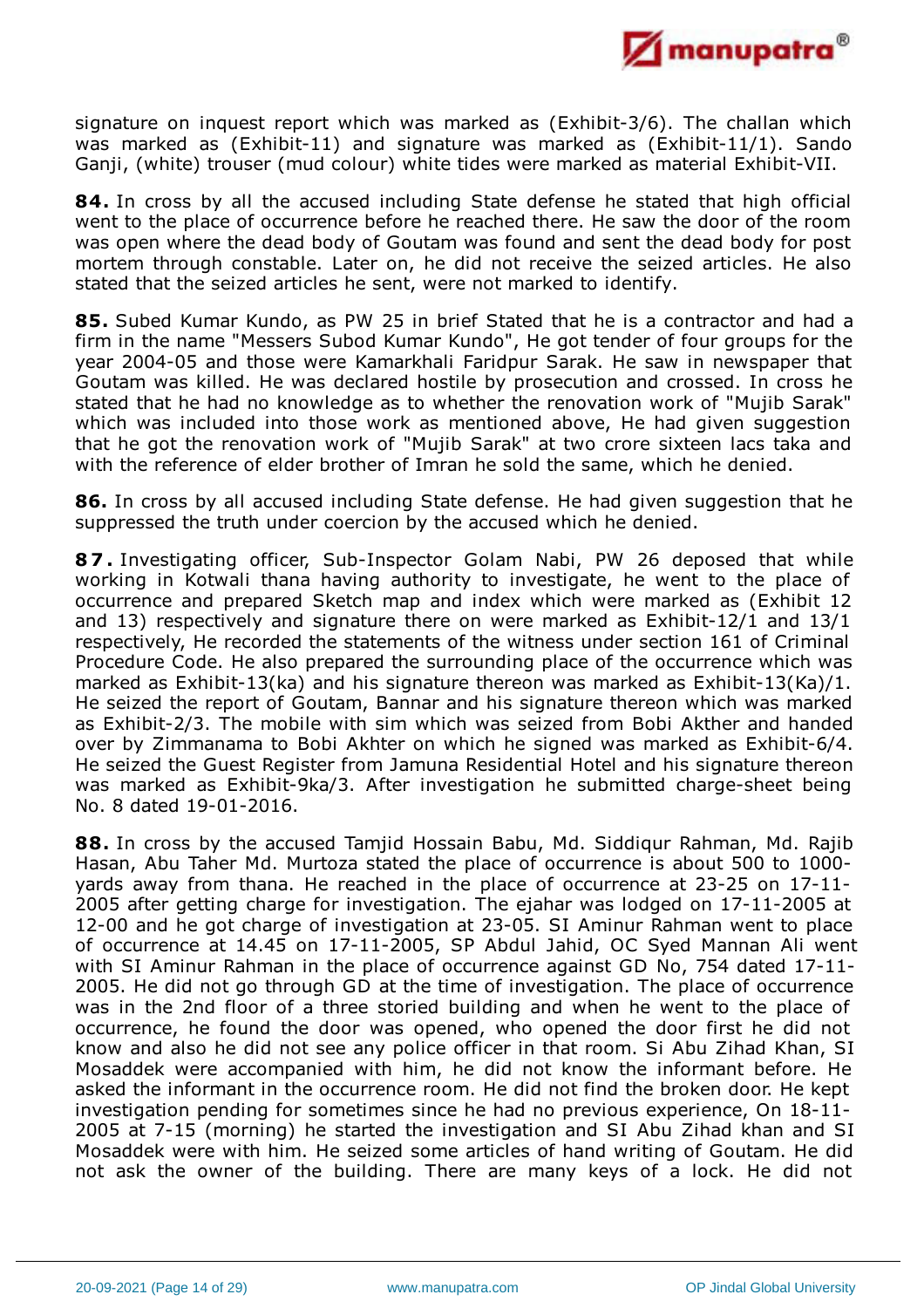

investigate regarding those keys as he did not feel necessity. The deceased Goutam stayed in his office room. Goutam had a wife from sweeper community but since she was absconded at that time she was not asked. He did not ask the brother, sister, father of the wife of Goutam as they denied. He did not ask the father, mother and brother who served in police service and cousin brother who was a student of Rajendra college of Faridpur. Goutam went to Hospital at occurrence night to look after his cousin sister Dalia who was under treatment there for attempting to commit suicide. On inquiry he found that the shop-keeper Badsha and Monir Molla went to home at night. Goutam stayed in his office room till 3-00 pm at night, He did not inquire as to whether she was admitted in hospital or not, did not seize the register book of the hospital. He did not ask the nurse of that hospital. He did not find in his inquiry who opened the gate to enter the place of occurrence. He found keys of those gate under the bed of Goutam which he seized but those keys were not identified by any one as to those keys for which gates. He did not ask Engineer or any person of Roads and High way. He did not seize any documents of that office. He seized the paper where Goutam was writing but he did not inquire as to whether those were published in the newspaper. Then he said those were published in paper. During his investigation he wanted to know from Grameen Phone the incoming and outgoing number prior to occurrence on 17-112005. He was informed those were 017- 8506138, 017-7243106, 017-636699 but he did not submit anything regarding that. He had given suggestion that the names mentioned in that paper, actually those killed Goutam but under their pressure he suppressed their name. He had given suggestion that he willfully did not ask the brother, sister, father and mother of Goutam as the real offender will be find out if they were asked which he denied. He had given suggestion that he tortured the accused daily to make confessional statements which he denied, He had given suggestion that the owner and publisher of Samakal paper who was the supporter of a political party, the accused were supporter of opposite political party and under pressure of the informant and their owner the accused have been implicated in the present case which he denied.

**89.** He did not compare the hand writing of Goutam kept in his office with the report he seized. He did not seize any lock. He had given suggestion that Goutam has been appointed Bureau chief for time being, at this, the plaintiff along with other killed Goutam on conspiracy which he denied.

**90.** In cross by the accused Kazi Murad, Asif Istiaque Babu and Quamrul Islam Apon he had given a suggestion that Parma did not tell him on 24-10-2005 that under a banner of elite class of daily news Samakal the human chain was held, Moshiur Rahman did not tell that Goutam Das published in the newspaper regarding ill work of the accused Imran, Bulu and others. On 17-11-2005 at 12-00 hours a strike was going on in the High way of Faridpur-Dhaka and he took some photographs, at the time of taking the photographs he heard that Goutam Das was killed. He had given suggestion that the accused Appollo, Asad, Babu did not give statement before police and magistrate, Appollo, Babu, Asad were not engaged with the guard under the stairs of the office, which he denied. He had given suggestion that he did not investigate properly, which he denied.

**91.** Md. Siddiqur Rahman, as PW 27 in his brief, it was stated that he is working as UD Assistant in the Narayangang Roads and Highway office. While he was working in the office of Roads and Highway, he has given an authorization letter to the accused Asif Imran whose three signatures on it has been attested by Subod Kumar Kundo. Subud Kumar Kundo has withdrawn Taka 7,94,185 (Seven lacs ninety four thousand one hundred eighty five) through 4 cheques for which Asif Imran was authorized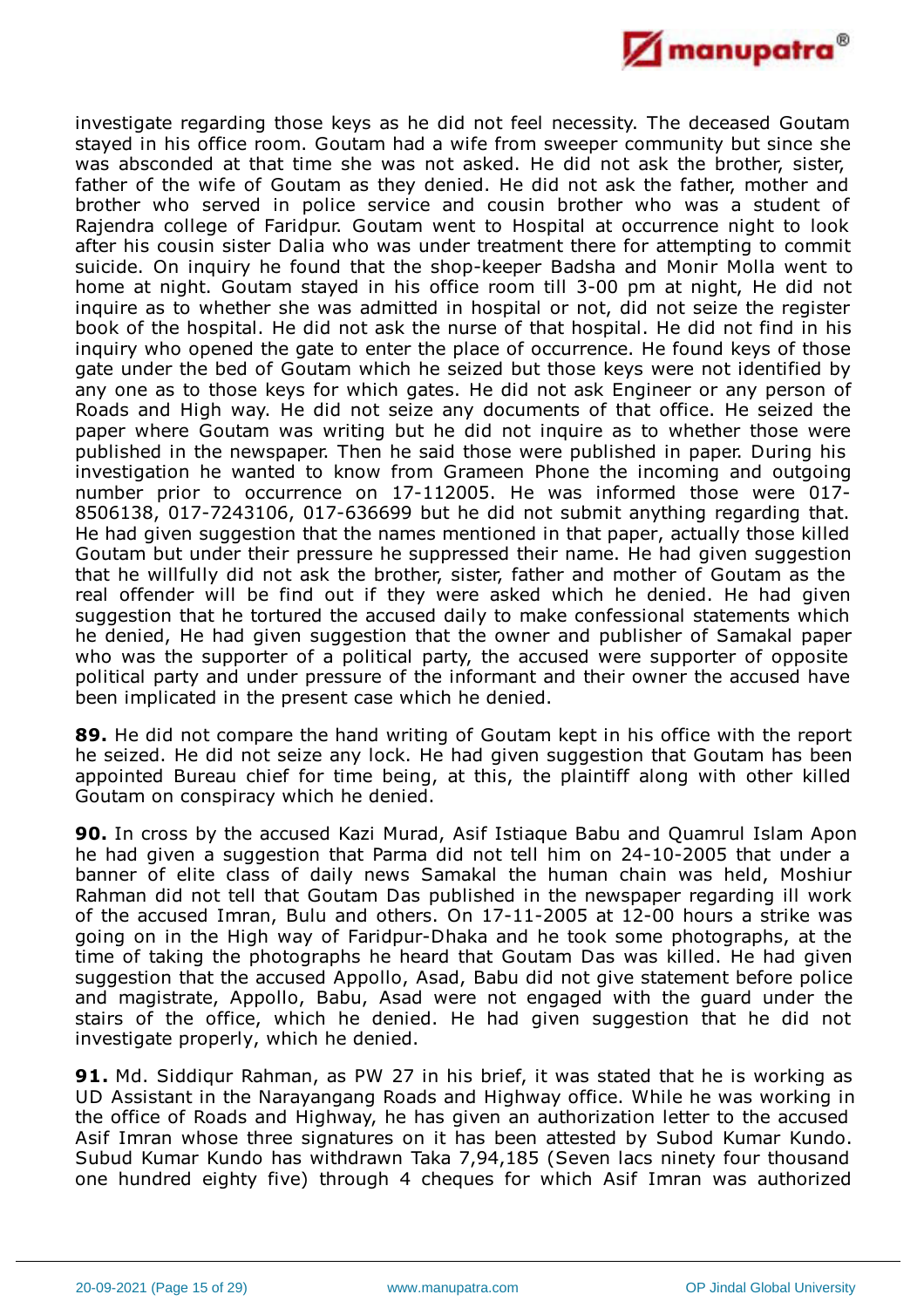

person.

**92.** In the cross he stated, who and when signed the authorization letter, he did not know. He did not see the original copy of authorization letter.

**93.** Mr. Md. Helal uddin Mollah, the learned Advocate on behalf of the Convict-Appellants of 5038 of 2013 and 5743 of 2013 submits that the accused-appellant Md. Siddiqur Rahman @ Siddique Mia is neither named in the First Information Report nor he was recognized by any of the inmates at the time of occurrence and there is no substantive evidence against him. He further submits that the learned Judge of Drutta Bichar Tribunal convicted the accused appellant Md. Siddiqur Rahman @ Siddique Miah on the basis of confessional statement of co-accused Asad-bin-Kadir, Abu Taher Md. Murtoza Ehsan @ Appollo Bishwas, Md. Tamjid Hossain and that there is no supporting evidence of the confessional statement against the present appellant Siddiqur Rahman @ Siddique Miah. He next submits that the accused-appellant Siddiqur Rahman @ Siddique Miah was taken on remand repeatedly but the police failed to record confessional statement from him. Moreover, the three confessional statements under section 164 of the Code of Criminal Procedure made by Asad-bin-Kadir, Abu Taher Md. Murtoza Ehsan @ Appollo Bishwas and Md. Tamjid Hossain @ Babu are not corroborative, rather contradictory. Two witnesses, Monir Mollah and Bobi Akther who made statements under section 164 of the Code of Criminal Procedure but they did not say that they saw the occurrence. Monir Mollah and Bobi Akther who deposed in court as witness but they were declared hostile by prosecution, which means they dismissed the previous statement made under section 164 of the Code of Criminal Procedure. So, the statements made by two witnesses have no evidentiary value under section 155 and 157 of Evidence Act. In this regard he referred a decision reported in 42 DLR (AD) 253. He also submitted that Abu Taher Md. Mortuja Ehsan @ Appollo Bishwas and other accused made confessional statement under section 164 of the Code of Criminal Procedure where they stated they knew the alleged occurrence after murder. Moreover, they did not say regarding the manner of killing where they implicated themselves. The learned Advocate tried to submit confessional statements of accused Tamjid Hossain @ Babu and Abu Taher Md. Murtoza Ehsan @ Appollo Bishwas are exculpatory. He further argued ejahar has been filed after 9 hours of the occurrence. No explanation has been given for delay in lodging ejahar. Ejahar was lodged against unknown persons, at the time of filing of ejahar no assign or allege to be expressed within the four corners of ejahar regarding motivation of murder. But it was made after thought. The room from where the dead body of the deceased has been found, the lock has not been seized, even in whose presence the lock was broken those were not produced before court. He submits that the recording that the Magistrate has recorded as the confessional statements is not as per rules embodied in section 164 and 364 of the Code of Criminal Procedure. Finally, he submits that the accused were not drawn to their confessional statements when they were examined under section 342 of the Code of Criminal Procedure, they are obviously prejudiced. Such defense is not curable under section 537 of the Code. He lastly submits that PW 2 and PWs 3, 5, 6, 7, 15 and 16 are reporters of newspapers and hear say witnesses, they in a chorus deposed that Goutam has been murdered for reporting on the irregularity, corruption on renovation work of "Mujib Sarak", Faridpur. But failed to prove the involvement of the accused in the work of "Mujib Sarak", Tamjid Hossain Babu was arrested on 18-11-2005 but his confessional statement was recorded on 26-11-2005 which means he was taken under police custody for about 9 days and tortured him for which he was bound to make confessional statement. He submits PW 9 disclosed the real story that there was a quarrel and love affairs with cousin Dalia for which she tried to commit suicide and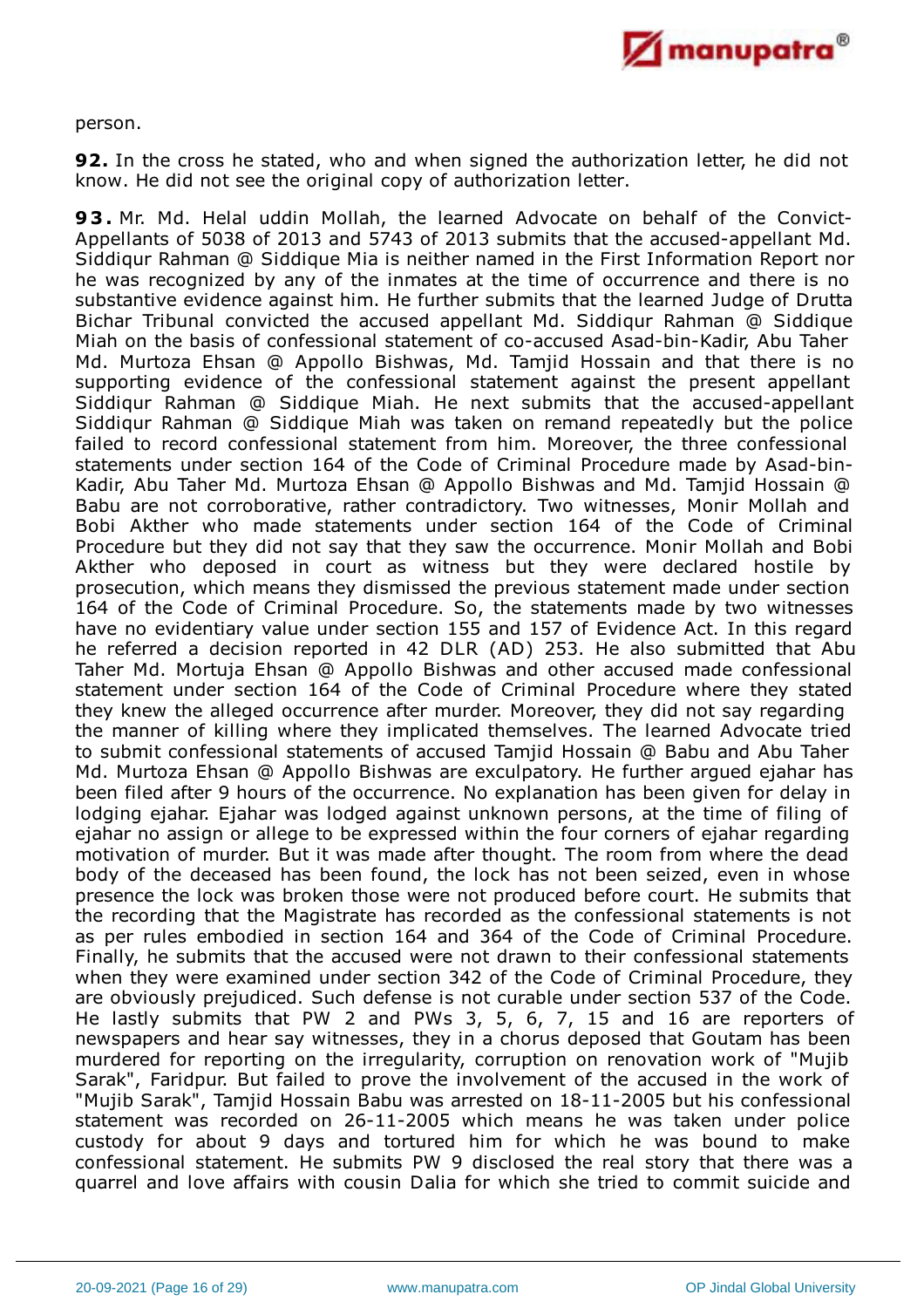

later on hospitalized where the deceased went to visit her. After coming from hospital due to various depression he committed suicide.

**94.** Mr. SM Shahjahan, the learned Senior Advocate on behalf of the convicted Appellant Asif Imran @ Imran, Asif Imtiaz @ Bulu, Apon @ Quamrul Islam Apon, Md. Rajib Hasan Mia @ Mona of Criminal Appeal No. 5113 of 2013 submits there is no eye-witness and all the witnesses are hear say witnesses. The two witnesses who made statement under section 164 of the Code of Criminal Procedure, they deposed later on in the court which totally contradicted with the statements earlier made under section 164 of the Code of Criminal Procedure. These accused were not examined properly under Section 342 of the Code of Criminal Procedure. These accused were not drawn by the confessional statements made by the accused Asadbin-Kadir @ Asad, Tamjid Hossasin @ Babu, Abu Taher Md. Murtoza Ehsan @ Appollo Bishwas.

**95.** He further submits that learned Judge of Druta Bichar Tribunal on the basis of confessional statements made by the three accused, convicted these accused. He submits that the confessional statement of co-accused is not substantive evidence against another accused and without any supporting evidence to these confessional statements, it cannot be considered as evidence under section 30 of the evidence Act. In support of his submission, learned Advocate refers to a decision reported in 37 DLR (AD) 139. He finally submits that the prosecution miserably failed to prove the case, but the learned Judge of Druta Bichar Tribunal on misconception of law based on confessional statements without corroborating the other evidence convicted these accused which needs to be interfered.

**96.** The learned Advocate Mr. AK Baharul Islam on behalf of the convict-appellant Kazi Murad @ Murad of Criminal Appeal No. 5208 of 2013 adopted the submissions advanced by the learned Advocate Mr. SM Shahjahan, who argued on behalf of the convict appellants Asif Imran @ Imran, Asif Imtiaj @ Bulu, Apon @ Quamrul Islam Apon, Md. Rajib Hasan Mia @ Mona in Criminal Appeal No. 5113 of 2013.

**97.** The learned Advocate Mr. Md. Abdur Rashid with Mr. Md. Omar Faruque on behalf of the Convicted Appellant, Asad-bin-Kadir @ Asad adopted the submissions made by learned Advocate Mr. Md. Helal Uddin Mollah who delivered his submissions on behalf of the convicted Appellant Md. Siddiqur Rahman @ Siddique Mia, Tamjid Hossain @ Babu of Criminal Appeal No. 5038 of 2013 and convicted Appellant Abu Taher Md. Murtoza Ehsan @ Appollo Bishwas in Criminal Appeal No. 5743 of 2013.

**98.** Mr. Harun Ar-Rashid, learned Deputy Attorney General on behalf of the State has submitted that the learned Judge of Druta Bichar Tribunal has rightly convicted the accused appellants who made confessional statements and also the other accused on the basis of confessional statements supporting the evidence by PW 4, 6, 7, and 21 also Exhibit-5 and 5ka. He referred the decisions reported in 67 DLR (AD) 6, 8 BLC 109 and 18 MLR 25. He also argued at the time of examination under section 342 of the Code of Criminal Procedure attention was drawn to the accused with respect to the said confessional statements but nothing was said by them that the same was not voluntary. He finally submits that the learned judge duly considered and properly appreciated the evidence of the witnesses examined by the prosecution and rightly passed the order of conviction and sentence against the accused-persons.

**99.** We have heard that the arguments advanced by the learned Advocates of both sides and gone through the impugned judgment passed by the Judge, Druta Bichar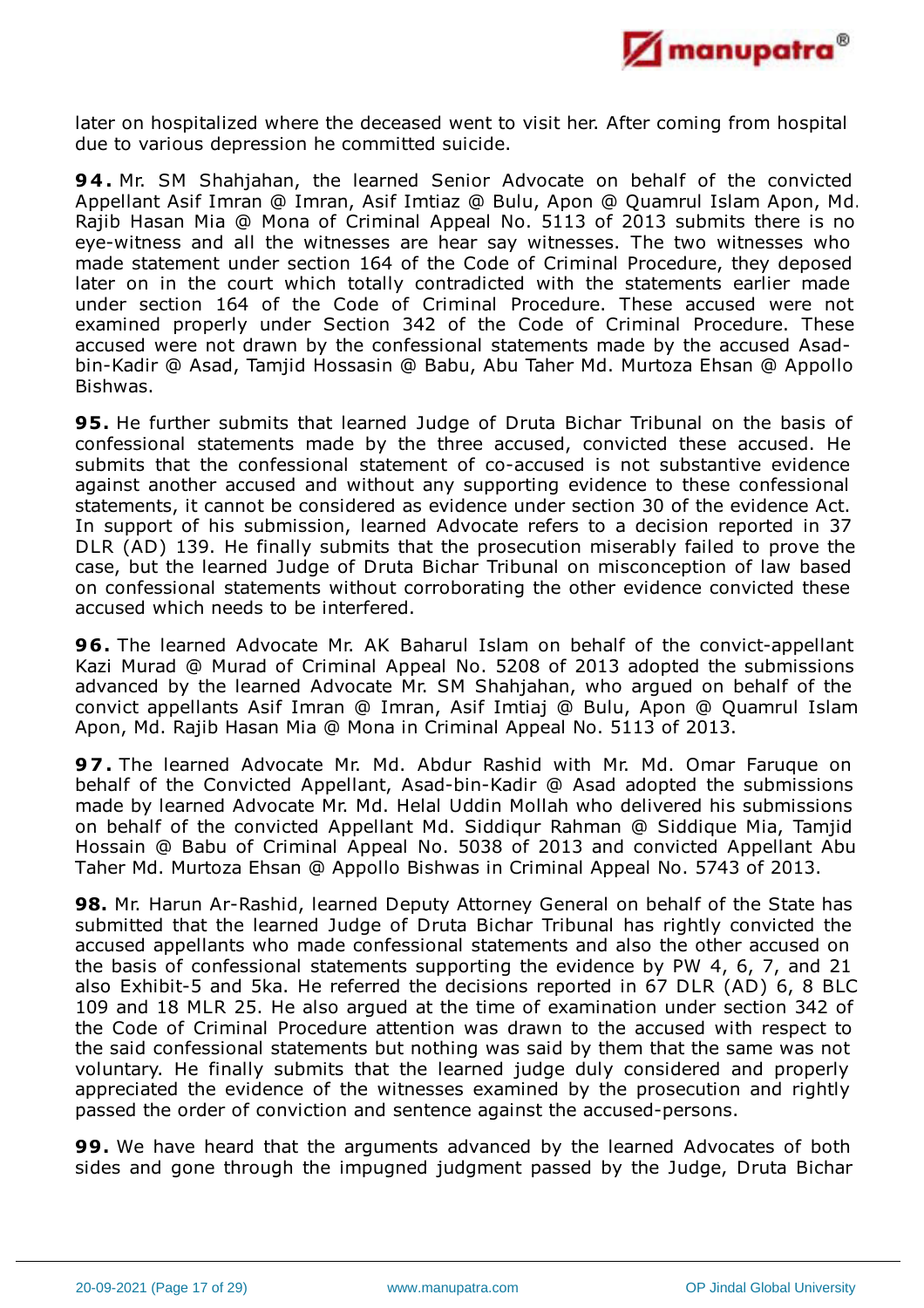

Tribunal-1, the confessional statements made by three accused, the oral and documentary evidence and other materials on record.

**100.** There is no denying of the fact that Journalist Goutam Das was killed in his office room of Sarani Super market at afternoon on 17-11-2005 or at any time before 2-00 pm. The prosecution alleged Goutam Das was murdered and the defense alleged Goutam committed suicide. Perused the post-mortem report which was marked as Exhibit-7. The doctor gave clear opinion that "In my opinion death was due to asphyxia leading to respiratory failure as a result of strangulation by ligature which was antemortem and homicidal in nature" Dr. Md. Nur Hossain who held postmortem was examined before court as PW 13. He identified his signature in postmortem report which was marked as Exhibit-7/1. He stated in his brief that he found injuries over the deceased Goutam at the time of post mortem. He found the following injuries:

**1.** Circular ligature mark 2(two) in number one adjacent to another ligature 1/2" wide situated over the thyroid cartilage. The knot was situated on the right side of neck.

**2.** Abrasion was found on the back of both elbow joint.

**3.** Dislocation of the left wrist joint.

**101.** On dissection of head, throat and abdomen, no internal injury was found. The viscera are found congested on direction of neck extravasation of clotted blood was found at the site of ligature. Thyroid bones were found fractured and trachea was found congested.

**102.** On perusal of inquest report (exhibit-3) it appears the inquest of the deceased was held on 17-11-2005 at 14-85 pm prepared by SI Aminur Rahman (PW 24). The Goutam Das was found lying in the floor of the room whose knees was folded back beside a wall, his neck was tied with a thin white plastic rope which was folded twice with a knot. Hasanuzzaman PW 1 who stated in his brief that he saw from adjacent building that Goutam Das was lying on the floon Plastic white rope was produced before the court which was marked as material Exhibit-III. So, postmortem report Exhibit-7, Inquest report Exhibit-3 material Exhibit-III coupled with evidence of PW 1, PW 13 and PW 24 proved beyond any doubt that victim Goutam Das was murdered. On the contrary, the defense did not prove by any oral or documentary evidence that Goutam committed suicide.

**103.** It is evident that in the present case there is no eye-witness of the occurrence and that the accused were suspected on the basis of statement of tea-stall keeper Munir Molla PW 4 as stating that accused Imran, Jahid and Siddique were seen in the ground floor of Sarani Market on 17-11-2005 at 7 a.m. Then on the basis of the statements of Monir Molla other accused were arrested one by one.

**104.** The prosecution depended on three confessional statements of Asad-bin-Kadir, Abu Taher Md. Murtoza Ehsan, Md. Tamjid Hossain @ Babu. Apart from those confessions the prosecution came with the circumstantial evidence against all the accused namely (1) the accuseds Imran, Siddique, Jahid and Apon were seen by PW 4 in the occurrence place (Sarani Market) on 17-11-2005 at 7-00 a.m. (2) The deceased Goutam has published in newspaper regarding the irregularity work and about misappropriating of fund and corruption on renovation work of Mujib sarak by the said accused and misdeeds of the accused which created enmity between the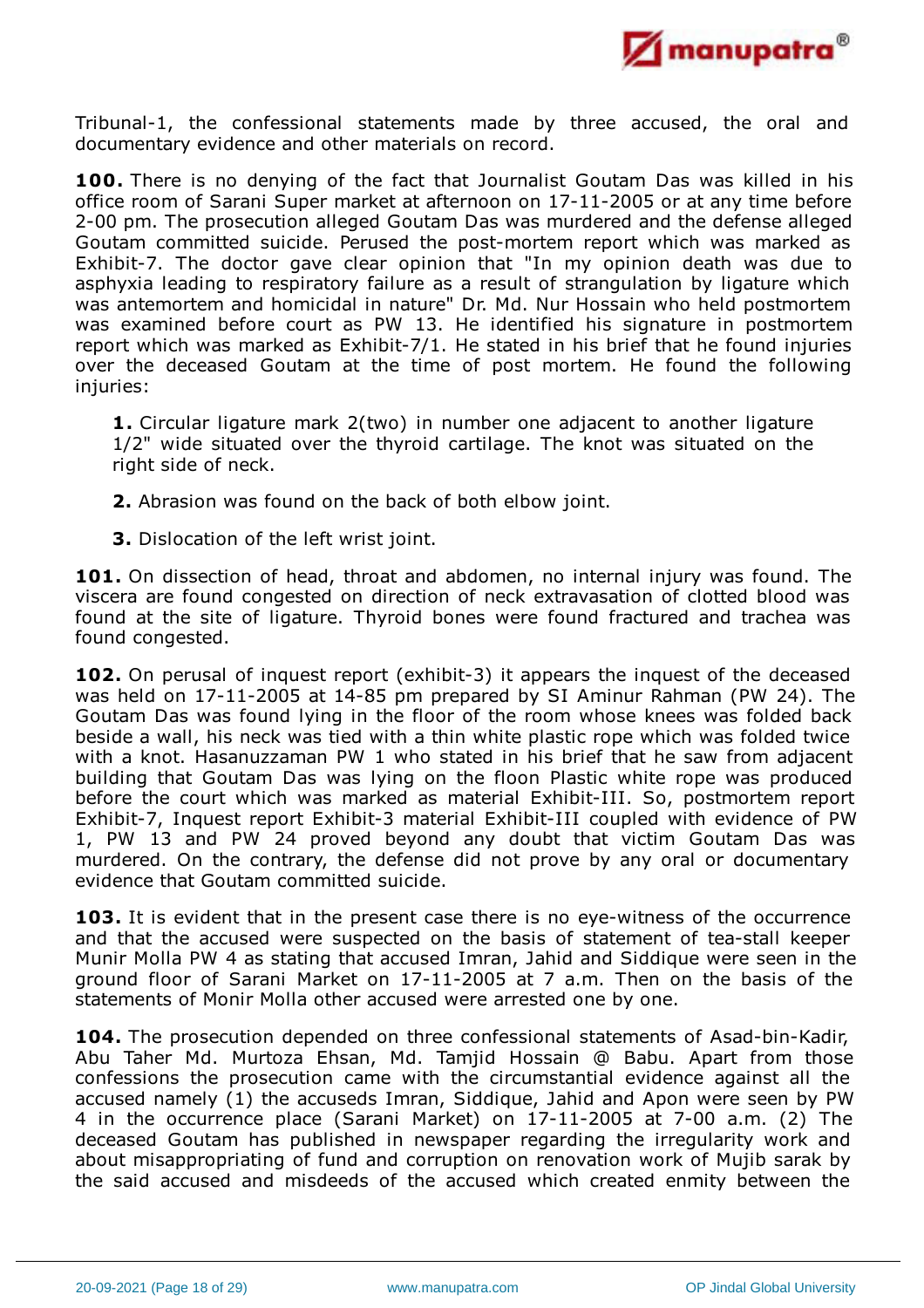

deceased Goutam and the accused.

105. The informant, Hasanuzzaman as PW 1 deposed that he was at that time representative of Daily Samakal Office in Faridpur. He went at 1-00 pm (afternoon) on 17-11-2005 to 2nd floor of Sarani market where Goutam used to stay occasionally. He found the door was locked from inside. Then he went to the adjacent under construction building Islamia Hotel from there he saw Goutam Das was lying on the floor. He lodged ejahar at 11-00 p.m. at night on that day. Next day on 18-11- 2005 he came to know from tea stall keeper Monir Molla, the night guard Matoir Rahman Khokon (PW 12) that on 17-11-2005 at 7-00 am the accuseds Imran, Siddique Mia and Zahid came by motor cycle in the ground floor of Sarani market. On 19-11-2005 Monir Mollah gave statement before police and thereafter Monir Mollah also has given statement on 20-11-2005 before the Magistrate under section 164 of the Code of Criminal Procedure which was marked as Exhibit-5. According to his statement the accused Tamjid Hossain Babu has been arrested on 21-11-2005 by police: Then Tamjid Hossain made a confessional statement through which he came to know that accused Apon, Asad-bin-Kadir, Bulu, Kazi Murad were involved with the murder of Goutam Das. He also came to know that some accused stayed on 16-11- 2005 in Jamuna Hotel. Subsequently, Asad-bin Kadir and Apollo Biswas were arrested on 20-11-2005 and they made confessional statement. He came to know more that the deceased reported in the newspaper regarding the irregularity and corruption about the renovation work of Mujib sarak for which the accused made conspiracy to kill Goutam. In cross-examination he stated at the time of occurrence Panna Bala (Journalist), Moshiur Rahman (Photo Journalist) and one MLSS whose name he did not know were present in the office of 'Protom Alo'. Panna Bala was produced before the court as PW 3 and he stated in his brief that he was out of Faridpur at that time and after hearing the news of murder of Goutam, went to the place of occurrence and found the dead body of deceased Goutam Das. Moshiur Rahman as PW 5 was produced before court and stated he heard the news of death of Goutam Das, went to the occurrence with Panna Bala. He also stated that Goutam published in newspaper on renovation work of Mujib sarak and in this regard a human chain was held under the banner of cross section people. He took some pictures which was published in papers. The investigating officer seized those pictures which were marked as Exhibit-X (series). It may be mentioned that an ejahar has been filed after 9 hours of the occurrence. Explanation was given in ejahar to the effect that after conversation with the relatives of Goutam the ejahar has been filed. So, after Conversation with the relatives ejahar was filed after 9 hours of the occurrence, which is Well explained.

**106.** Monir Mollah, tea stall-keeper made a statement under section 164 of the Code of Criminal Procedure on 20-11-2005 which was marked as Exhibit-5. The confessional statement reads as follows:--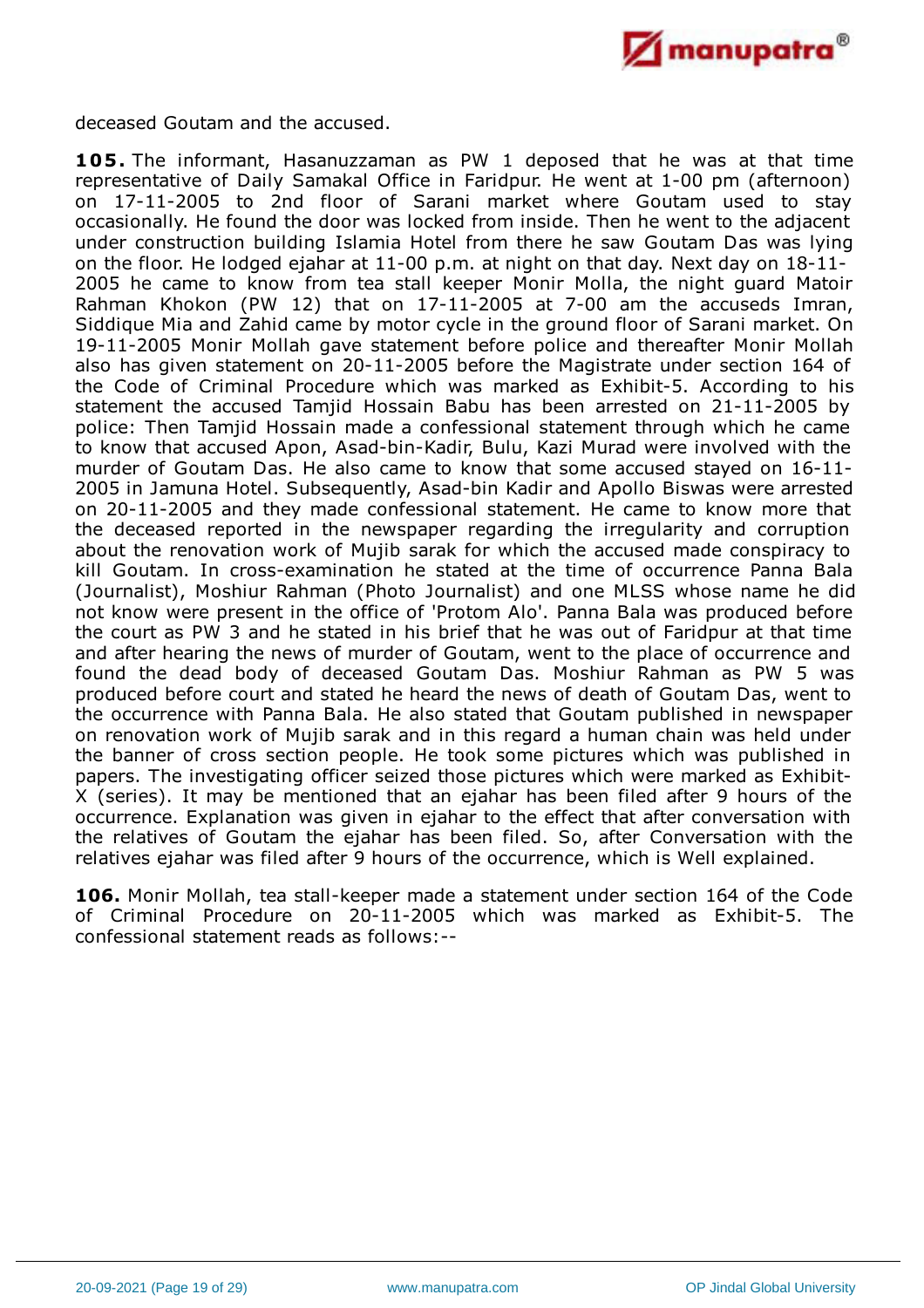

"আমি ফরিদপুর শহরে স্বরনী মার্কেটের নীচে চা বিক্রি করি। ১৭-১১-২০০৫ ইং তারিখ সকাল ৭টায় আমি দোকান খোলার জন্য আসি মার্কেটের চাবি আমার নিকট থাকে। গেট খুলে আমি চুলা জ্বালিয়ে দোকান প্ৰস্তুত করি। তখন সিদ্দিক, ইমরান ও জাহিদ একটি মটর সাইকেল করে মার্কেটে আসে। মার্কেটে ঢুকে তারা আসাদ ও বাবুর সাথে কথা বলে। ২/৩ মিনিট পর তারা সাংবাদিক গৌতমদার অফিসে যায়। ২০/২২ মিনিট পর তারা নিচে নামে। ইমরান, সিদিক ও জাহিদ মটর সাইকেলে চড়ে যায়। সিদ্দিক মটর সাইকেল চালায়। আসাদ ও বাবু হেটে চলে যায়। বেলা অনুমান ১২-০০টায় সাংবাদিক পান্না বালার অফিসে ৪টা চা চায়। চা দিয়ে আমি বাসায় যাই। বেলা অনুমান ২টায় আমি আবার দোকানে আসি। তখন দেখি সাংবাদিক গৌতমের অফিসে অনেক লোকের ভীড়। লোকজনকে জিজ্ঞেস করি। ওনলাম গৌতম খুন হয়েছে। ইমরান, সিদ্দিক, জাহিদ, আসাদ ও বাবু মিলে গৌতমকে খুন করেছে।" সা فلأنبط والتهاد فالمعاد

**107.** Monir Molla as PW 4 in his brief Stated that he had tea-stall at Sarani market, Mujib sarak, Faridpur. On 17th he came to his tea-stall at 9-00/9-15 am and Stayed there up to 1-00 pm (after noon) and then went home. He was declared hostile by prosecution. In his cross-examination he stated that--

া "সভ্য নয় যে, বিজ্ঞ ম্যাজিস্ট্রেটের কাছে বলেছিলাম যে, ১৭-১১-২০০৫ইং তারিখে সকার ৭-০০মিঃ এ আমি দোকান খলতে এসেছিলাম, মাৰ্কেটের চাবি আমার কাছে থাকতো, গেট খলে চলা জালিয়ে দোকান প্রস্তুত করি, তখন সিদ্দিক, ইমরান ও জাহিদ একটি মটর সাইকেল করে মার্কেটে আসে, মার্কেটে ঢুকে তারা আসাদ ও বাবুর সাথে কথা বলে, ২/৩ মিনিট পর তারা সাংবাদিক গৌতম দাসের অফিসে যায়, ২০/২২ মিনিট পর তারা নীতে নামে, ইম্রান, সিদ্দিক ও জাহিদ মটর সাইকেলে চড়ে যায়, আসাদ ও বাবু হেঁটে চলে যায়,।"

He had given suggestion that under pressure and coercion by the accused, he suppressed the truth and deposed false statement which he denied. In cross by the accused Asad-bin-Kadir. Md. Siddiqur Rahman @ Siddique Mian, Tamjid Hossain @ Babu. Md. Rajib Hasan Mia, Asif Imran @ Imran and Abu Taher Md. Murtoza Ehasan @ Appollo Bishwas he stated as--

্য স্পেরণী সুপার মার্কেট সকাল ১০-০০/১০-১৫মিঃ এ ্থোলে। পুলিশের কাছে জবানবন্দী দেয়ার পর থেকে আমি থানায় ছিলাম। জবানবন্দী দেয়ার পূর্বে ১৯৭১১/২০০৫ইং ় তারিখে আমায় থানায় নেয়া হয়। আমাকে থানায় রাখা হয় ৩ ়মাস। পরবর্তীতে আমার পুলিশ লাইন স্কুলে দণ্ডরীর চাকুরী দেয়া হয়। আমাকে কোর্টে নিয়ে যায় বাদী সাংবাদিক ্হাসানুজ্জামান। আমার পূর্বে পুরুষাঙ্গে একটি অস্ত্রপচার ংয়েছিল। পুলিশ আমায় থানায় নিযে উক্ত অন্ত্রপচারের সেলাই ুখুলে ফেলে। আমাকে কিছু বক্তব্য বলে আসামীদের নাম িপ্রকাশের জন্য বলা হয়। পুলিশ আরো বলে তাদের বক্তব্য মতে জবানবন্দি না দিলে আমাকে আলিপুরের মনি মার্ডার কেসে আসামী হিসাবে জড়িয়ে দেবে।...........''আমি কোন ঘটনা দেখি নাই, অত্র মোকদমার আসামীগণ কে কে আমার জানা **测图**整个 海豚 在海外海上的 120 gash 道德。

**108.** Night guard of Jamuna Hotel, Sheikh Motiar Rahman Khokon as PW 12 stated in brief that on 16-11-2005 he was on duty from 7-00 am, night to 7-00 am morning in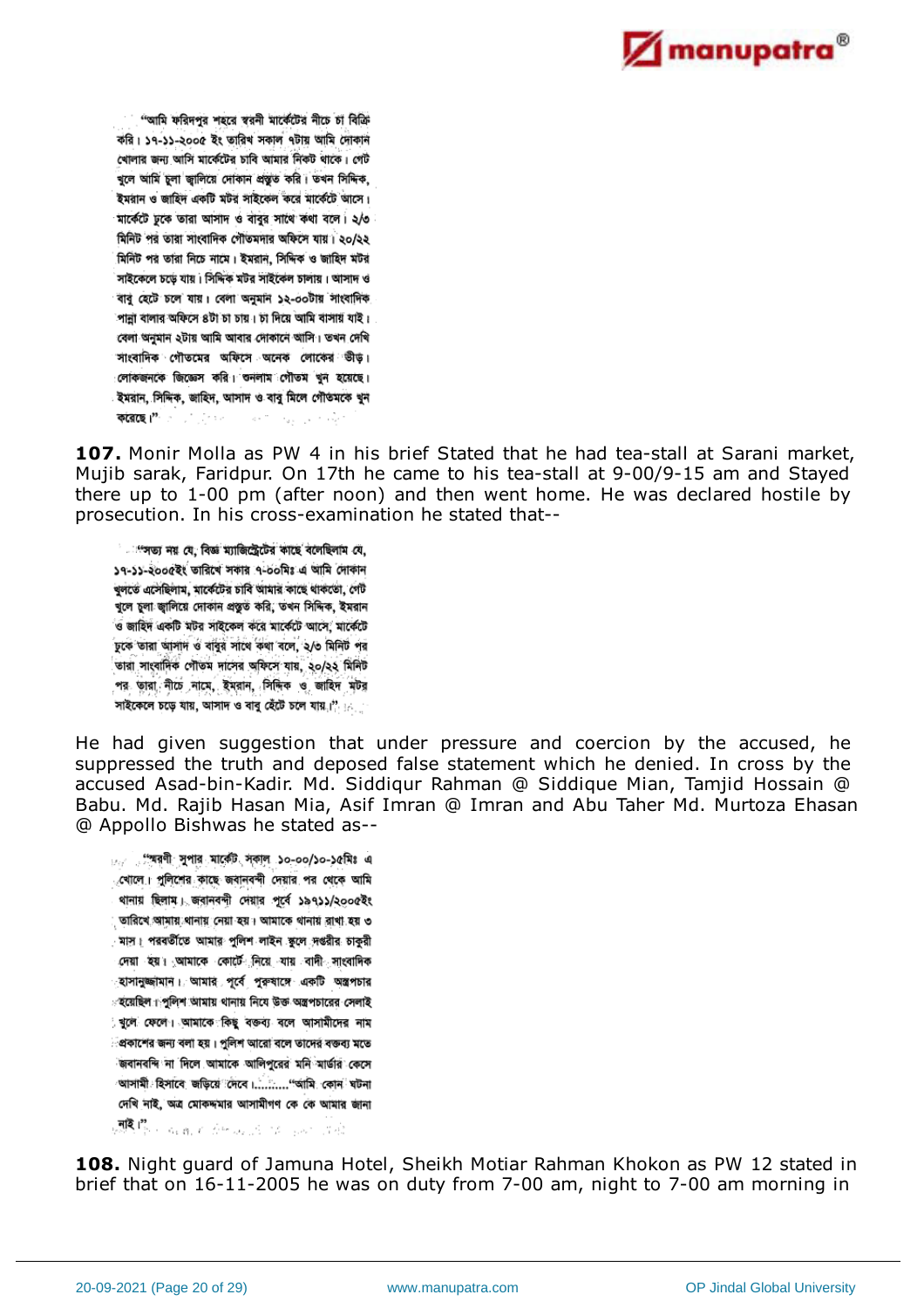

Jamuna Hotel and after duty he went home and again came back at 4-00 am in Jamuna Hotel and heard Goutam Das of adjacent building Sarani market was killed. The investigating officer asked him during the investigation. He also stated that the accused were influential persons in the locality.

**109.** Monir Mollah made his statement under section 164 of the Code of Criminal Procedure on 20-11-2005 and deposed in Court on 27-3-2007 long after 2 years. From the statement made by night Guard by stating that the accused Imran, Kazi Murad were influential persons in the locality which clearly shows that the accused were influential persons at the relevant time. Monir Mollah by his statement.....<br>"আমি ফরিদপুর শহরে স্বরনী মার্কেটের নীচে চা বিক্রি করি। ১৭-১১-২০১৫ ইং ভারিখ সকাদ ৭-০০ টার আমি লকান থোরা আসি মার্কেটের চাবি আমার নিকট থাকে। গেট খুলে আমি চুলা জ্বালিয়ে দোকন প্রস্তুত করি। তথন সিদিক, ইমরান, ও জাহিদ একটি মটর সাইকেলে করে মার্কেটে আসে।" which

clearly proved that the accused Imran, Siddique and Zahid came on 17-11-2005 at 7- 00 am (morning) in Sarani market.

**110.** The accused Asad-bin-Kadir in his confessional statement (Exhibit-4) stated as TIV THE ACCASE AND STATEMENT OF THE STATE MEAN POINT OF THE STATEMENT SO, from the statement made under section 164 made by Monir Mollah and confessional statement made by Asadbin-Kadir are consistent and corroborated each other that the accused Imran, Zahid and Siddique came in Sarani Market. But Monir Mollah deposed in court just opposite to statements made under section 164 earlier. He stated that he has been detained in thana for 3 months and he had given a job in police line. But the document speaks that he made his statements just after on third day of the occurrence, i.e. 19-11- 2005. No documents have been produced to prove that he was doing job in police line. Therefore, it is presumed that under pressure and threat the witness, Monir Mollah departed himself to State in court which he stated earlier under section 164. So, the citation referred by learned Advocate Helal Uddin reported in 42 DLR (AD) 253 has no manner and application in the facts and circumstances of the present case. Thus Exhibits-4 and 5, coupled with PW 4 and 12 it is proved that the accused Imran, Siddique and Zahid came in Sarani Market on 17-11-2005 at 7-00 am which was seen by Monir Mollah (PW 4), Guard Sheikh Matiur Rahman Khokon (PW 12), Guard Sheikh Matiur Rahman was declared hostile by prosecution and in crossexamination he said, the accused Imran, Kazi Murad are influential person and they execute the work of Mujib Sarak. The accused Abu Taher Md. Murtoza Ehsan @ Appollo Bishwas in his confessional statement stated--

...... "আমি বর্তমানে গজারিয়া হাটের ইজারাদার। ১৬-১১-২০০৫ তাং রাত অনুমান ১১-৩০ টায় ফরিদপুর শহরস্থ যমুনা হোটেলের ম্যানেজারের দোতলাস্থ কক্ষে বসে টিভি দেখিছিলাম।"......সকাল অনুমান ৭টায় হোটেলের নাইট গার্ড খোকন আমাকে ঘুম থেকে জাগায়।"

So, the statement made by guard clearly proved that the accused are influential and the statement of the accused Abu Taher Md. Murtoza Ehsan @ Appollo Bishwas proved that Guard Matiur Rahman Khokon was in Jamuna hotel who woke up the accused Abu Taher Md. Murtoza Ehasan @ Appollo Bishwas. In this way the statement of Guard Matiur Rahman Khokon (PW 12), the statement (Exhibit-4ka) made by accused Abu Taher Md. Murtoza Ehasan @ Appollo Bishwas made the statement of Monir Mollah stronger (PW 4).

**111.** Let us now deal with the confessional statement made by the accused Asad-bin-Kadir Exhibit-4, wherein he stated that--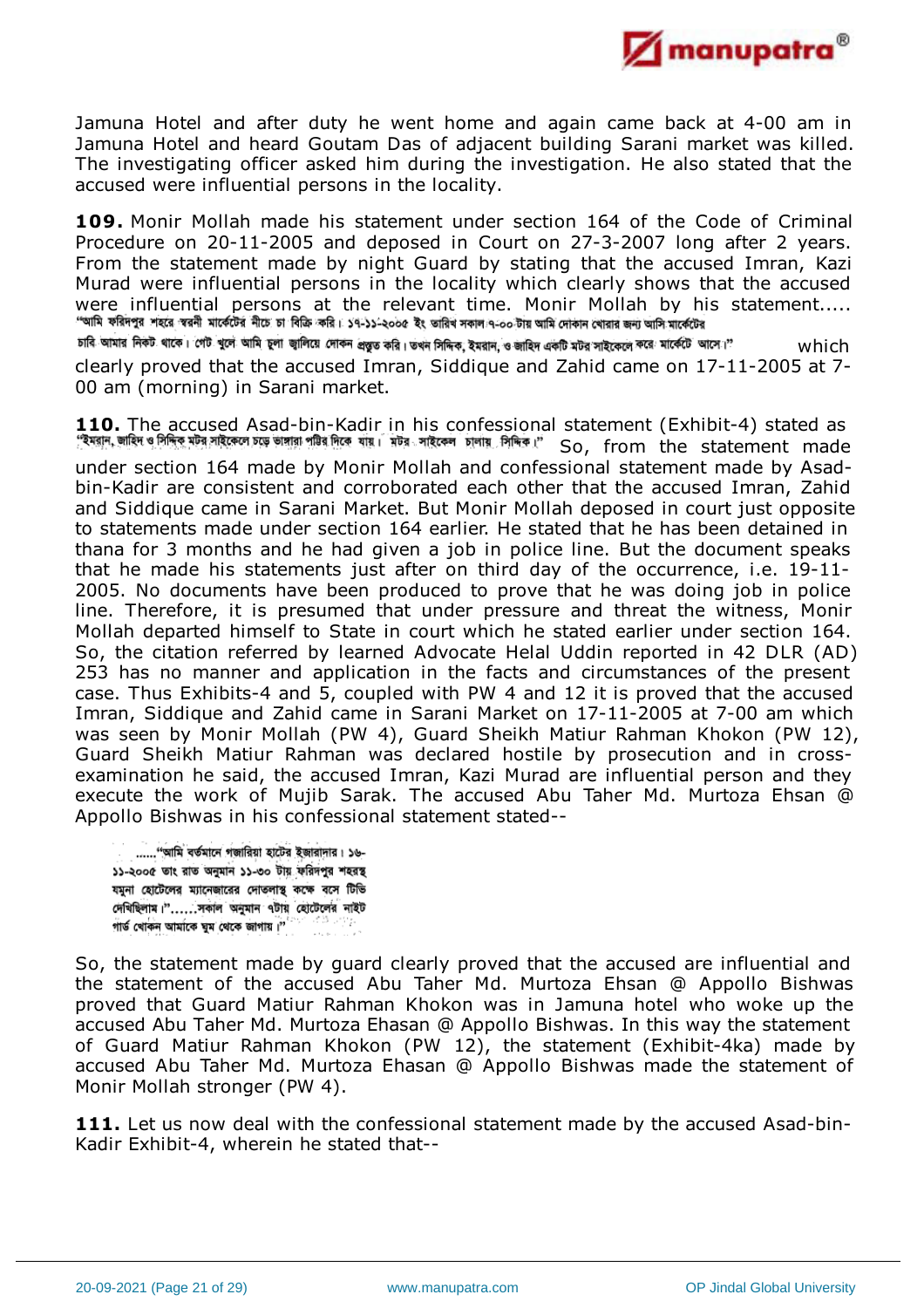

...... "आমি বনলতা সিনেমা হলে সুপার ভাইজার হিসেবে চাকুরী করি। ১৭-১১-২০০৫ তাং সকাল অনুমান ৭-০০ টায় ইমরান আমার স্তীর মোবাইলে ফোন করে আমাকে যমুনা হোটেলের সামনে আসতে বলে। আমি এসে স্বরনী মার্কেটের নীচ তলায় সিড়ির গোড়ায় বাবুকে দাঁড়ানো দেখি। তাকে জিজ্ঞাসা করলাম এত সকালে দাঁড়ানো কোন? সে বলে কাজ আছে। তাকে জিজ্ঞাসা করলাম আর কেউ আছে কিনা। সে বলে ইমরান, জাহিদ, সিদ্দিক ও কালো মোটা করে আপন 'উপরে আছে। আমি উপরে উঠে দেখি ঐ ৪ জন গৌতমের অফিসের সামনে দাড়িয়ে ফিসফাস কথা বলেছে। আমি উপরে না উঠে নীচে নেমে বাবুর সাথে কথা বলতে থাকি। পরে এ ৪ জন নীচে নেমে এসে আমাকে ও বাবুকে একদিকে যেতে বলে। আমিও বাবু সিড়ির গোড়ায় পাহাড়ায় থাকি। ইমরান, সিদ্দিক, জাহিদ ও আপন গৌতম কে খুন করে ্বখুন করে নেমে ইমরান, জাহিদ ও সিদ্দিক মটর সাইকেলে চড়ে ভাঙ্গারী পট্টির দিকে চলে যায়। মটর সাইকেল চালায় সিদ্দিক। আমি ও বাবু হেটে চলে যাই। রাস্তার কাজ করার সময় ইমরান আমাকে দৈনিক ২০০ টাকা দিতে চেয়েছিলাম। রাস্তার খারাপ কাজের খবর পত্রিকায় প্রকাশ করায় গৌতমকে খুন করা হয়। এর ৩/৪ দিন আসে গৌতমকে ঝিলুকালতে পেয়ে ধাবড় দেয়। গৌতমকে শায়েস্তা করার জন্য আমার একত্রিত হই।"

**112.** From the confessional statement it is found:

a. Imran called him to go to Jamuna Hotel over phone to his wife.

b. He saw Babu standing in the ground floor of Sarani Market.

c. On his asking he said, Imran, Jahid, Siddique and Apon are in the upper floor.

d. He saw they were whispering.

e. The said four persons came down and told them to stand in one side and then the accused Asad-bin-Kadir and Babu i.e. Tamjid Hossain @ Babu were engaged as guard.

f. Imran, Siddique, Jahid and Appollo killed Goutam.

g. Imran wanted to give him taka 200 every day at the time of progress of the road work.

h. Goutam was murdered for publishing the report in the newspaper regarding construction of road work.

i. They have assembled to give good lesson to Goutam.

**113.** Led us deal with the case of another confessed-accused Abu Taher Md. Murtoza Ehsan @ Appollo Exhibit-4(ka), which reads as under: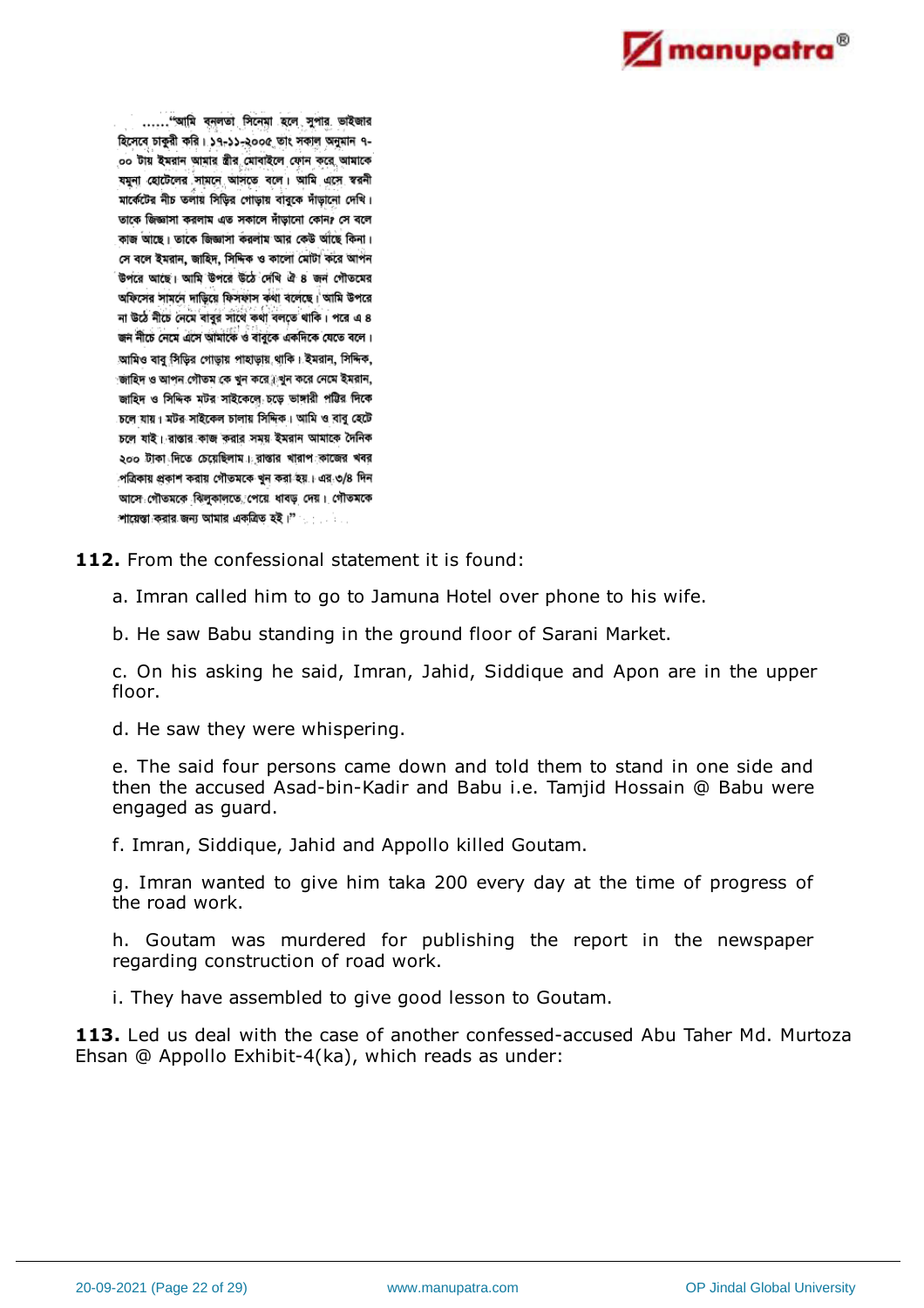

আপন, বুলু, মুরাদ এবং অপরিচিত ৩ জন যমুনা হোটেলে এসে ৮ নং কক্ষে যায়। কিছুক্ষন পর রাত অনুমান ১২.০০ টায় ইমরান এসে আমি রাতে হোটেলে থাকবো কিনা জিজাসা করে। আমি মদ্যপ ছিলাম। কি বলেছিলাম মনে নাই। পরে ইমরান ভাই আমাকে যমুনা হোটেলের ২নং রুমে থাকতে ৰলে। হোটেলের বয় নাম এন্টি করতে বললে ইমরান ভাই তাকে ধমক মেরে সিদ্দিক, জাহিদ, আপন সহ চলে যায়। আমি হনং রুমে গিয়ে ঘুমিয়ে পড়ি। সকাল অনুমান ৭-০০ টায় হোটেলের নাইটগার্ভ খোকন আমাকে ঘুম থেকে জাগায়। আমি বের হয়ে দেখি ৮ নং রুম থেকে বুলু সহ সবাই বের হয়ে নীচে যাচ্ছে। আমি তাদের পিছনে নীচে নেমে ইমরান ভাই, জাহিদ, সিদ্দিক ও আপন কে দেখতে পাই। ইমরান ভাই আমাকে বলে একটি কিলিং মিশন আছে। আমাকে সিডির গোড়ায় পাহারায় থাকতে বলে তারা অপর সিড়ির কাছে যায়। সেখানে আসাদ ও বাবুকে থাকতে বলে ইমরান ভাইসহ বাকীরা স্বরনী মার্কেটের তৃতীয় তলায় যায়। অনুমান ২৫/৩০ মিনিট পর তারা নীচতলায় নেমে আসে। আমি ঐ সিড়ির কাছে গেলে ইমরান ভাই বলে মিশন শেষ। গৌতমকে শেষ করে দিয়েছি। সে আমাদেরকে যার যার মতো কেটে পড়তে বলে। সবাই তাড়াহড়া করে চলে যায়। আমি আমার বাসায় চলে যাই।"

114. From the above confessional statement, it appears that-

**1.** He was ejaradar.

**2.** On 16-11-2005 at night 11:30 the previous day of the occurrence, he was watching TV in the room of manager of Jamuna Hotel.

**3.** After a while, Imran, Jahid, Siddique, Mona, Apon; Bulu, Murad and three unknown persons came in Jamuna Hotel and went to Room No. 8.

**4.** At about 12-00 Imran came and asked him whether he will stay in hotel, He was drunk at that time.

**5.** As advice by Imran he stayed in the room No. 2.

**6.** The day after i.e. 17-11-2005 at about 7-00 am night guard woke him up and he saw from room No. 8 that everybody including Babu were going to the ground floor.

**7.** He saw Imran, Jahid, Siddique and Apon, Imran told him that they have a killing mission.

**8 .** Imran told him to guard the bottom of stairs. Asad and Babu were engaged as guard on the other side of stairs.

**9.** Imran and the others went to second floor of Sarani Market and after 25- 30 minutes Imran told mission is finished and Goutam is killed.

**115.** Md. Tamjid Hossain made a confessional statement which was marked as Exhibit-4(Kha). The confessional statements of Tamjid Hossain reads as follows: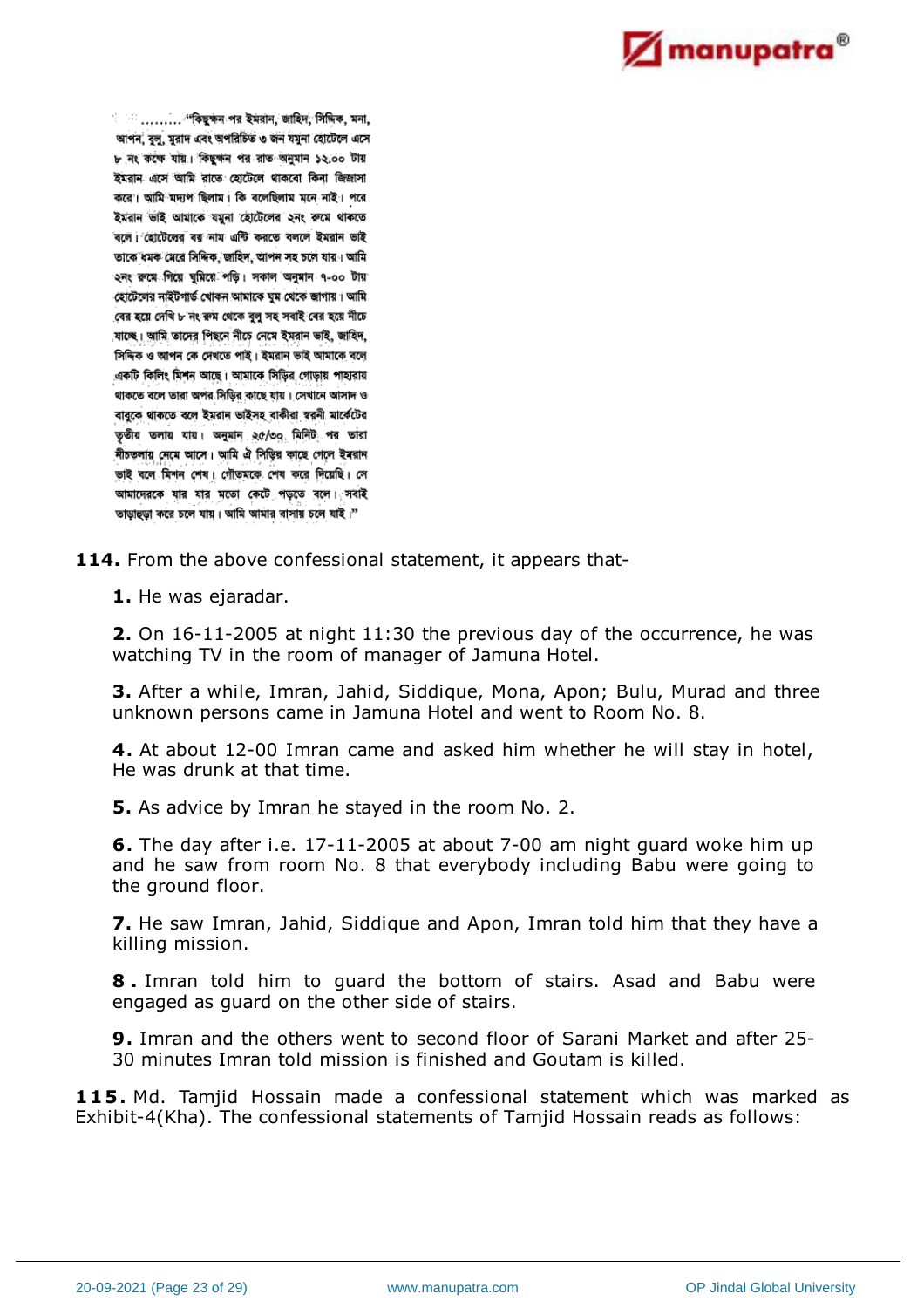

......... "আমি ইমরানদের ঠিকাদারী প্রতিষ্ঠানের কর্মচারী। ফরিদপুর শহরের মুজিব সড়কের নির্মাণ কাজ অমি তদারকী করতাম। অফিসের সকল লেখা জোখার কাজ সহ লেবার পেমেন্ট আমি করতাম। ১৬-১১-২০০৫ তাং রাতে ইমরান আমাকে কাজের সাইডে ১৭-১১-২০০৫ তাং সকাল ৭-০০ টায় স্বরনী সুপার মার্কেটের সামনে রাস্তায় দাড়িয়ে থাকি। কিছক্ষণ পর আসাদ এসে আমাকে নিয়ে স্বরনী সপার মার্কেটের ভিতর গেটের নিকট সিড়ির গোড়ায় নিয়ে যায়। সেখানে ইমরান, সিদ্দিক, জাহিদ, আপন কে দাড়ানো দেখি। ডান দিকে একটু দূরে মনা, এ্যাপোলো, কাজী মুরাদ, বুলুকে দাড়ানো 'দেখি। তখন ইমরান আসাদকে বলে বাবুকে নিয়ে সিড়ির গোড়ায় দাড়িয়ে থাক। কিছুক্ষণ পর অনুমান ২০মিঃ পর ইমরান, জাহিদ, সিদিক আপন স্বরনী মার্কেটের তৃতীয়তলা থেকে নেমে এসে বলে কাজ শেষ। যে যার মতে চলে যাও। সে আসাদকে বলে বাবকে নিয়ে চলে যাও। তথন অমি জনতা ব্যাংকরে মোড়ে চলে যাই। সকাল ১০-০০টা পর্যন্ত সেখানে থাকি। পরে আমি বাসায় চলে যাই। আমি রিক্সায় বাসায় যাই।"

**116.** It is found from the confessional Statement that--

a. He was an employee of construction firm of Imran and he supervised the construction work of Mujib Sarak.

b. On 16-11-2005 Imran instructed to remain present on 17-11-2005 at 7-00 in front of the road of Sarani Super Market.

c. After a while Ashad came and he along with Asad went to the stair near the inside gate of Sarani Market and found Imran, Siddique, Zahid, Apon were standing. He also found Mona, Appollo, Kazi Murad and Bulu but they were a bit away.

d. After 20 minutes Imran, Jahid, Sidduque, Apon came down from second floor and said the job is done and left the place.

**117.** From reading the confessional statements made by accused Asad-bin-Kadir, Abu Taher Md. Murtoza @ Appollo Bishwas, Tamjid Hossain Babu it appears that they themselves admitted their participations in the prior concert to kill Goutam. Though they did not implicate themselves in causing any injury tp the deceased but admitted their involvement in guarding the stairs of the occurrence place, Sarani Market at the time of killing Goutam. The above statements of the accused Asad-bin-Kadir, Abu Taher Md. Murtoza @ Appollo Bishwas, Tamjid Hossain Babu so far relates to prior concert to kill Goutam Das, and their presence in guarding the stair of the occurrence place appears to be inculpatory in nature.

**118.** Both learned Advocates, Mr. Helal Uddin Mollah and Mr. SM Shahjahan tried to argue against the voluntary nature of the confession by accused Asad-bin-Kadir, Tamjid Hossain Babu, Abu Taher Md. Murtoza Ehsan @ Appollo Bishwas contending that the recording Magistrate proceeded mechanically in making his endorsement in column 5 of Exhibit-4, 4(ka), 4(kha), as such, the mandatory requirements of law in recording the confessional statement was not followed. From the evidence of PW 8, Md. Anwar Hossain, the confessional statements recording Magistrate, it appears that accused Asad-bin-Kadir was arrested at 12-02 on 20-11-2005 and produced before him at 12-30 on the same date. It further appears the accused Abu Taher Md. Murtoza Ehsan @ Appollo Bishwas was produced before him at 3-15 on 22-11-2005, It also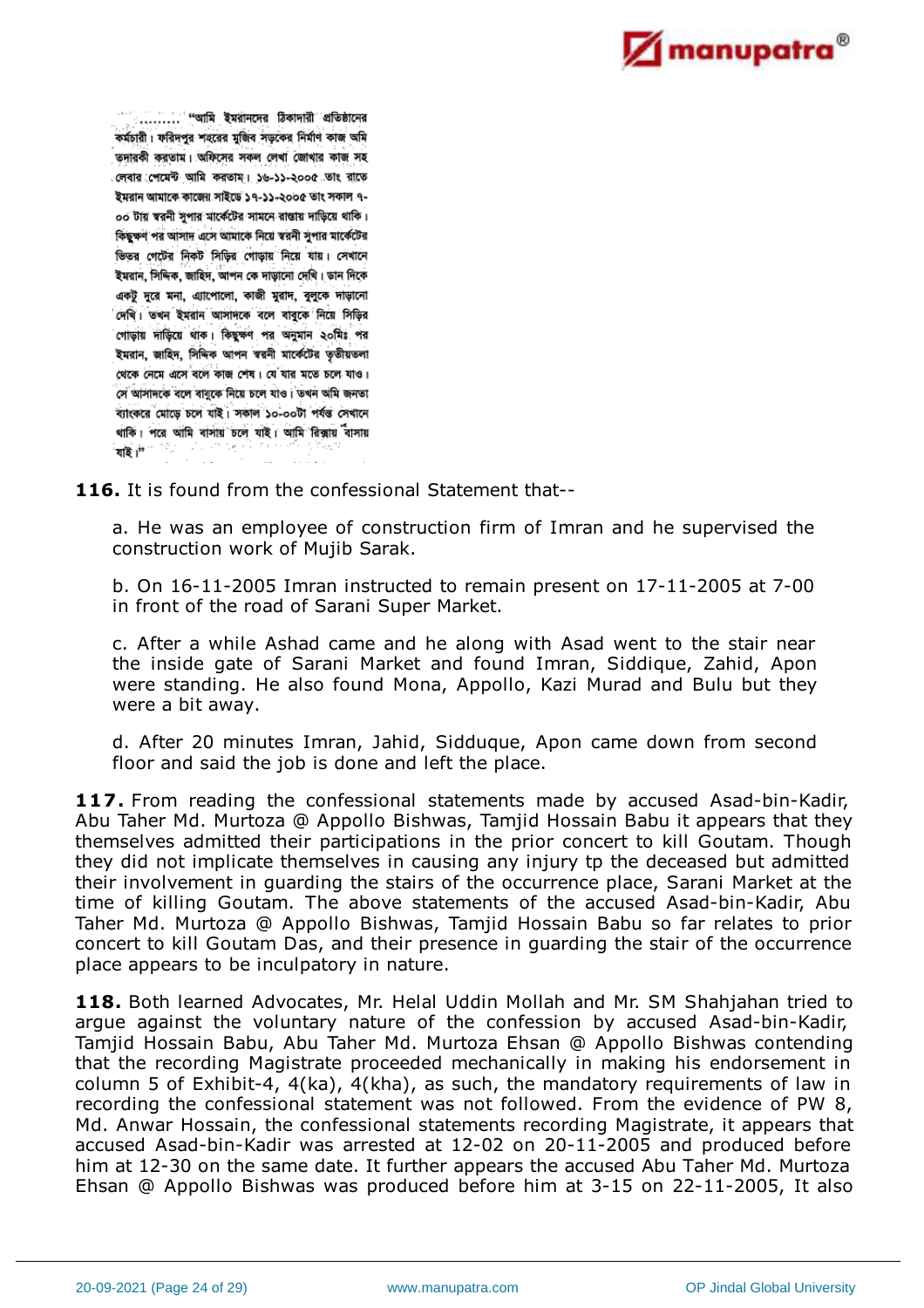

appears from the confessional statement that the accused Abu Taher Md. Murtoza Ehsan @ Appollo Bishwas arrested at 3-15 pm on the same date i.e. 22-11-2005. PW 8 deposed that he observed all the formalities as contemplated in law to ensure about the willingness of the accused for recording the confession of Asad-bin-Kadir, Abu Taher Md. Murtoza Ehsan @ Appollo Bishwas. Accordingly, to PW 8, before recording the statement he told the said accused that he was a Magistrate, the accused was not bound to make any confession and if he did so it would be used as evidence against him. In his cross examination he said that he did not tell the said accused as to whether any mark of torture. But no suggestion has been given him that there were marks of torture in their body. Similarly Tamjid Hossain Babu was arrested on 18-11- 2005 and produced before the Magistrate on 26-11-2005, PW 8 deposed that he observed all the formalities as contemplated in law to ensure about the willingness of the accused for recording the confession. The accused Tamjid Hossain Babu and Abu Taher Md. Murtoza Ehasan @ Appollo Bishwas filed a retract petition on 21-12-2005 and 27-12-2005 respectively alleging that they had been tortured and beaten to confess.

**119.** On scrutinizing the Exhibit-4, (4ka) and (4kha) the confessional statements of accused-appellants Asad-bin Kadir, Abu Taher Md. Murtoza Ehsan Appollo Bishwas, Tamjid Hossain Babu, in column 5 we found an endorsement of the learned Magistrate to the effect that he ascertained the willingness of the said three accused to record their confession after explaining them about required questions. In the premises it can not be said that PW 8 made his endorsement in column 5 mechanically as submitted by learned Advocates Helal Uddin Mollah and SM Shahjahan for the appellants.

**120.** The learned Advocates, however, pointing to the column 6 of the Exhibits-4, 4ka, 4kha, argued that the Magistrate did not assure them by telling that they would not be sent to remand to further police custody and as such, the voluntary character of their confession can not but be doubted. It appears from Exhibit-4, 4ka, 4kha that after recording of confessional statements, PW 8 sent the said accused to judicial custody (jail hajat) on the same day, and, as such, non-assurance, in our view, did not create any doubt on the voluntary character of the confession of the accused.

121. From the above it transpires that the recording Magistrate after being satisfied with the free will of appellant Asad-bin-Kadir, Abu Taher Md. Mortuza Ehsan @ Appollo Bishwas, Tamjid Hossain Baburecorded their confession statement and made endorsement substantially in terms of section 164(3) of the Code of Criminal Procedure on Exhibits-4, 4ka, kha where there is an endorsement in terms of clause (3) of section 164 of the Code of Criminal Procedure. It may be fairly presumed that the recording Magistrate did his best to satisfy himself that the endorsement was made voluntarily. As we find from the confession and from the evidence of the recording Magistrate that after observing all formalities under law and having been satisfied with the willingness of the accused to confess their guilt we can not say that the voluntary nature of the confession of the accused were not there.

**122.** The three confessional accused implicated themselves in the alleged murder of Goutam Das along with Asif Imtiaz Bulu, Kazi Murad @ Murad Jahid Khan @ Zahid, Apon @ Quamrul Islam Apon, Md. Siddiqur Rahman Siddique Mia, Md. Rajib Hasan Mia. Asif imran @ Imran. It is settled law that confession of a co-accused is not substantive evidence against another accused and without any supporting evidence this confessional statement can not be considered as evidence under section 30 of the evidence Act. The accused Asad-bin-Kadir stated as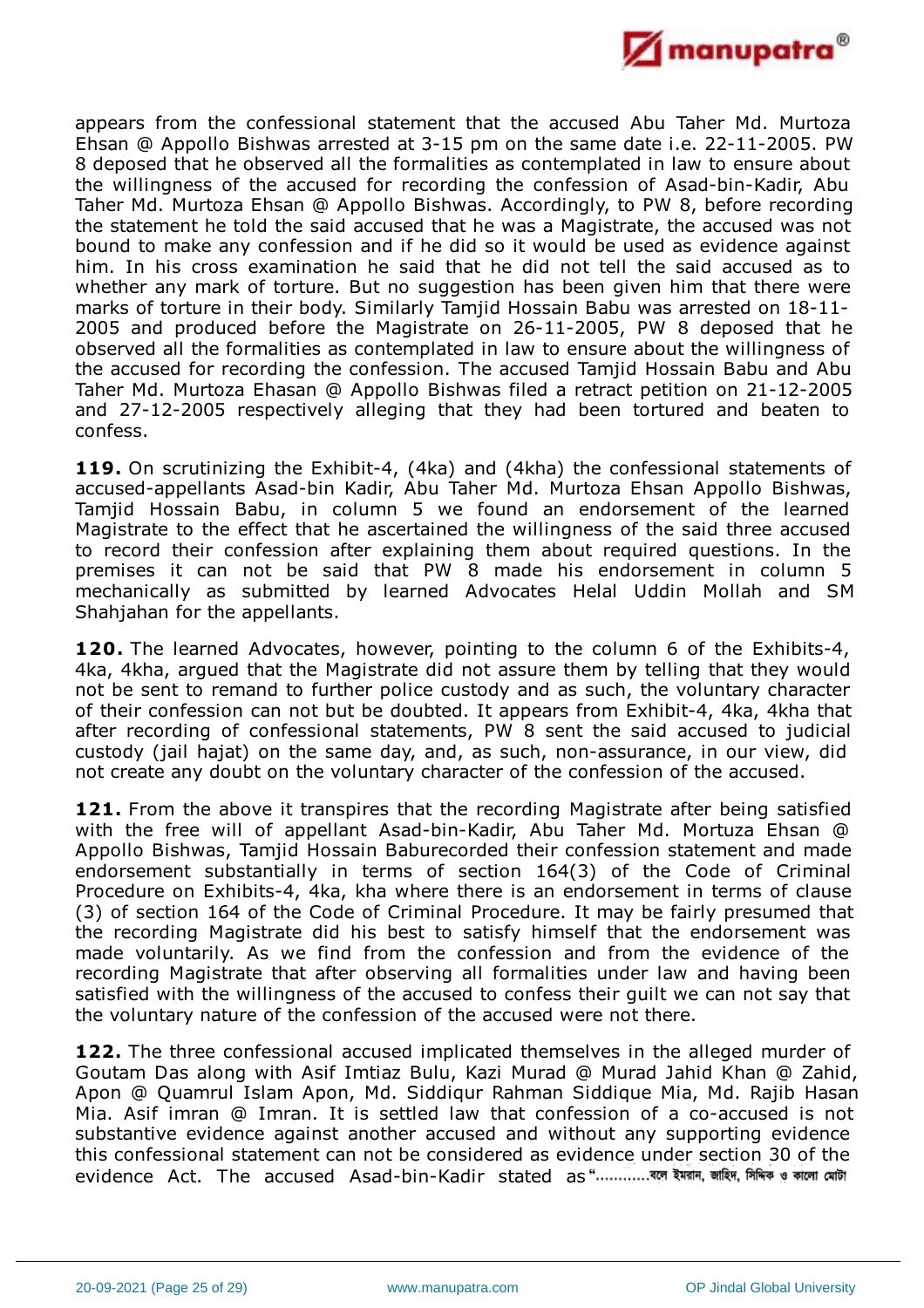

করে আপন উপরে আছে। আমি উপরে উঠে দেখি ঐ ৪ জন গৌতমের অফিসের সামনে দাড়িয়ে ফিসফাস কথা বলছে। ..............ইমরান, সিদ্দিক, জাহিদ ও আপন গৌতমকে খুন করে। খুন করে নেমে ইমরান, জাহিদ ও সিদ্দিক মটর সাইকেলে চডে ভাঙ্গারা পট্টির দিকে চলে যায়।..............গৌতমকে শায়েস্তা করার জন্য আমরা একত্রিত হই।"

**123.** Abu Taher Md. Murtoza Ehsan @ Appollo Bishwas stated in his confessional statement that--

"আমি তাদের পিছনে নীচে নেমে ইমরান ভাই, জাহিদ, সিদ্দিক ও আপনকে দেখতে পাই। ইমরান ভাই বলে কিলিং মিশন আছে.........ইমরান ভাই সহ বাকী স্বরনী মার্কেটের ্তৃতীয় তলায় যায়। অনুমান ২৫/২৬ মিনিট পর তারা নীচ তলায় নেমে আসে।.............ইমরান ভাই বলে মিশন াশৰ। গৌতমাকে শেষ করে দিয়েছি।" Md Tamiid Hossain in his statement stated "sin with পিছনে নীচে নেমে ইমরান ভাই, জাহিদ, সিদ্দিক ও আপনকে ' দেখতে পাই। ইমরান ভাই বলে কিলিং মিশন আছে ...... ... ইমরান ভাই সহ বাকী স্বরনী মার্কেটের তৃতীয় তলায় যায়। অনুমান ২৫/২৬ মিনিট পর তারা নীচ তলায় নেমে আসে। .................ইমরান ভাই বলে মিশন শেষ। গৌতমাকে শেষ 

**124.** From the confessional statements made by three accused as mentioned above, it clearly shows that they implicated the accused Imran, Jahid, Siddique and Apon. But Abu Taher Md. Murtoza Ehsan @ Appollo Bishwas implicated also Mona, Kazi Murad and Bulu also in his confessional statement but the other confessional accused did not implicate them in their confessional statements.

**125.** Now, the question is the accused Imram, Siddique, Jahid, Apon, Mona, Bulu, Kazi Murad who were implicated by confessional statements made by the accused as stated above whether is corroborated by other evidences. The informant Hasanurzzaman PW 1 in his deposition stated that he came to know about murder of Goutam from Tea-stall keeper Monir Molla, night guard Motiar Rahman of the Sarani market where the occurrence took place and Monir Molla made a statement. On the basis of statement made by Monir Molla the accused Tamjid Hossain Babu was arrested and then Asad-bin-Kadir and thereafter Appollo Bishwas were arrested. The record shows Tamjid Hossain Babu was arrested on 18-11-2005. Asad-bin-Kadir and Appollo Bishwas were arrested on 20-11-2005 and 22-11-2005 respectively. Monir Molla, teastall-keeper made a statement under section 164 of the Code of Criminal Procedure (Exhibit-5) wherein he stated as--

খলে আমি চলা জালিয়ে দোকান প্ৰস্তত করি। তখন সিদিক, ইমরান ও জাহিদ একটি মটর সাইকেলে করে মার্কেটে আসে। মার্কেটে ঢুকে তারা আমাকে ও বাবুর সাথে কথা বলে। ২/৩ মিনিট পর তারা সাংবাদিক গৌতমের অফিসে যায়। ২০/২২ মিটি পর তারা নীচ তলায় নামে।"........... ".ইমরান, সিদ্দিক, জাহিদ, আসাদ ও বাবু মিলে গৌতমকে খুন করেছে''।

**126.** So, in the statement of Monir Molla, the presence of Imran, Zahid and Siddique are established. But Monir Molla after 2 years on 27-3-2007 as PW 4 departed from his earlier statement made under section 164 of the Code of Criminal Procedure. He was declared hostile. The date he deposed in court, the accused Asif Imtiaz @ Bulu, Zahid Khan @ Zahid were absconding. The guard Sheikh Motiar Rahman Khokon as PW 12 stated that the accused Imran and Kazi Murad were influential person and involved in constructing the Mujib Sarak. The accused Abu Taher Md. Murtoza Ehsan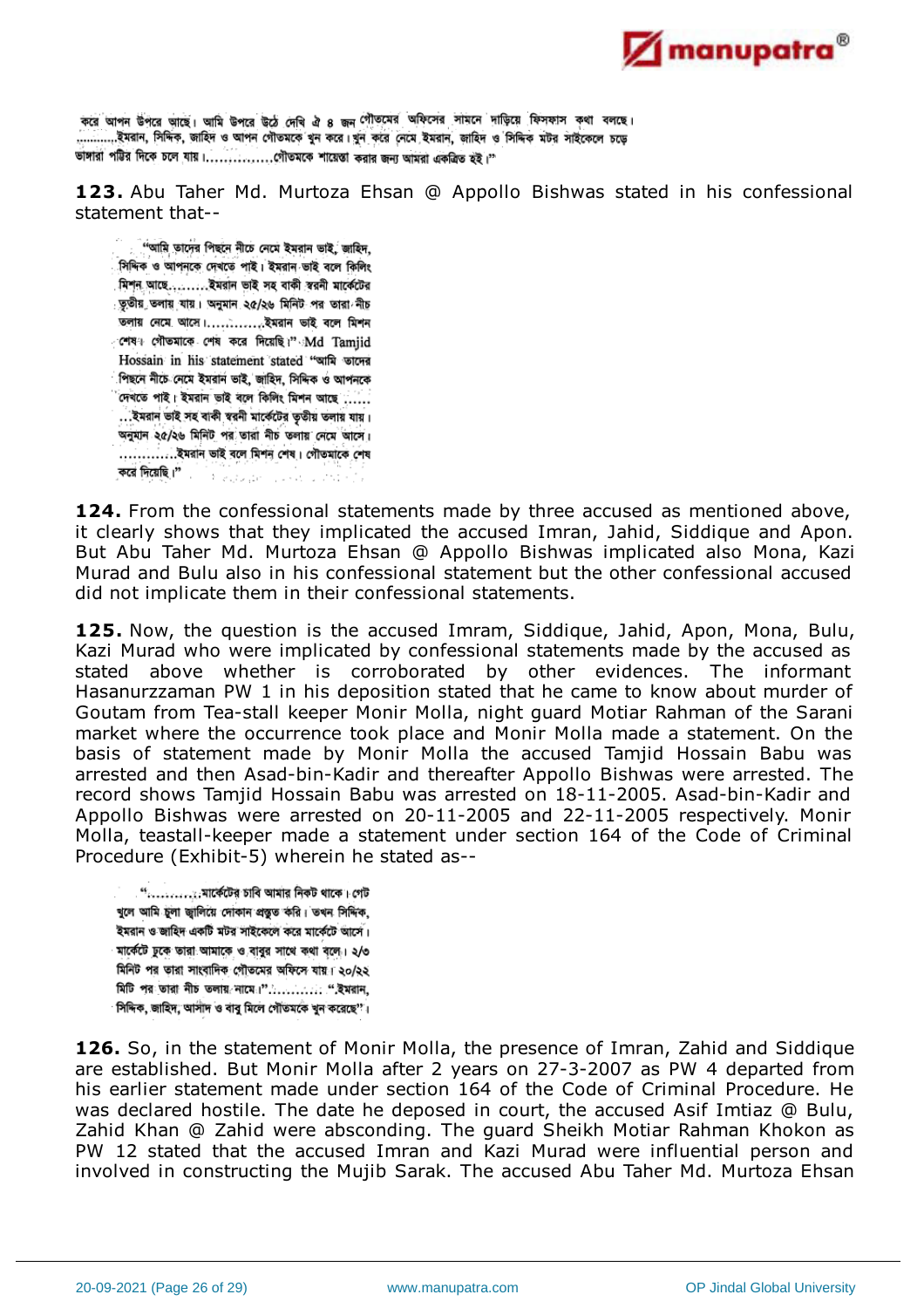

@ Appollo Biswas stated in his confessional statement (Exhibit-4ka) that "সকাল অনুমান ৭-০০ টায় হোটেলের নাইট গার্ভ খোকন আমাকে ঘুম থেকে জাগায়।" But the said night guard Sheikh Motiar Rahman Khokon who was declared hostile by prosecution and crossed him. In cross he had given suggestion that he did not wake up Appollo Bishwas at 7-00 am in the occurrence at Sarani market which he denied. So, there is obvious no doubt that Monir Molla and the night guard Khokon under pressure or threat of influential accused restrained them to speak the truth. Therefore, there is no scope to disbelieve the Statements made under section 164 by Monir Molla. We have perused the material Exhibits marked as I, II which are the reports written by deceased Goutam Das published in different newspaper regarding the illegal activities, corruption and bad-deeds of the accused. These reports were produced by the informant Hasanuzzaman who was a journalist and colleague of the deceased, collected from the room of deceased. The defense challenged those writing of Goutam Das but they did not prayed for expert. So, exhibit 5, 4ka coupled with PW 4, 12 and PW 1 and material Exhibits-I, II proved that the accused Imran, Siddique, Zahid were involved directly in killing Goutam Das. In this respect reliance may be placed to the decision reported in 8 BLC 562, wherein it has been held. "It is well settled that when a case rests on circumstantial evidence, such evidence must satisfy three tests: (1) the circumstances from which an inference of guilt is sought to be drawn must be cogently and firmly established; (ii) those circumstances should be of a definite tendency unerringly pointing towards the guilt of the accused; (iii) the circumstances taken cumulatively, should form a chain so complete that there is no escape from the conclusion that within all human probability the offence was committed by the accused and none else."

**127.** The accused namely Asif Imtiaz Bulu, Kazi Murad @ Murad, Apon @ Kamrul Islam Apon, Md. Rajib Hasan Mia were convicted only on the basis of confessional statements without any corroborating evidence. It is settled principle of law that a conviction on the sole basis of confession of the co-accused can not be sustained. Except implication in the confessional statements no material is found and taken into consideration against these accused-appellants Asif Imtiaz @ Babu, Apon alias Kamrull Islam Apon, Md. Rajib Miah alias Mona, Kazi, Murad alias Murad as such, we find no evidence to maintain conviction therein. This is not tenable in the Criminal Justice. In this respect we can place reliance in the case of Amir Hossain Howlader vs. State reported in 37 DLR (AD) 139 in which it has been held that confessional statement of co-accused implicated by the other co-accused is not admissible for latter's conviction. The case reported in 51 DLR 507 it was held since the confessional statements is not required to be taken on oath and taken in presence of a co-accused and not listed by cross-examination it can not be considered as substantive evidence against the co-accused.

**128.** In the present case the broken door, lock, key was not seized. No witness was produced who witnessed breaking the door. This is not significant lapse on the part of prosecution, who proved the case otherwise.

**129.** In the circumstances and in view of our discussion we are of the opinion that the prosecution has been able to prove the case beyond doubt against accusedappellant (1) Asif Imran @ Imran, (2) Md. Siddiqur Rahman @ Siddique Miah, (3) Tamjid Hossain @ Babu, (4) Asad-bin-Kadir @ Asad and (5) Abu Taher Md. Murtoza Ehsan @ Appollo Bishwas. The prosecution relied on some circumstantial evidences, discussed above, and on the above three confessions (Exhibit-4), (4ka) and (4kha) against other accused appellants namely Asif Imtiaz @ Babu, Apon @ Kamrul Islam Apon, Md. Rajib Mia @ Mona, Kazi Murad @ Murad. We have already, on discussion,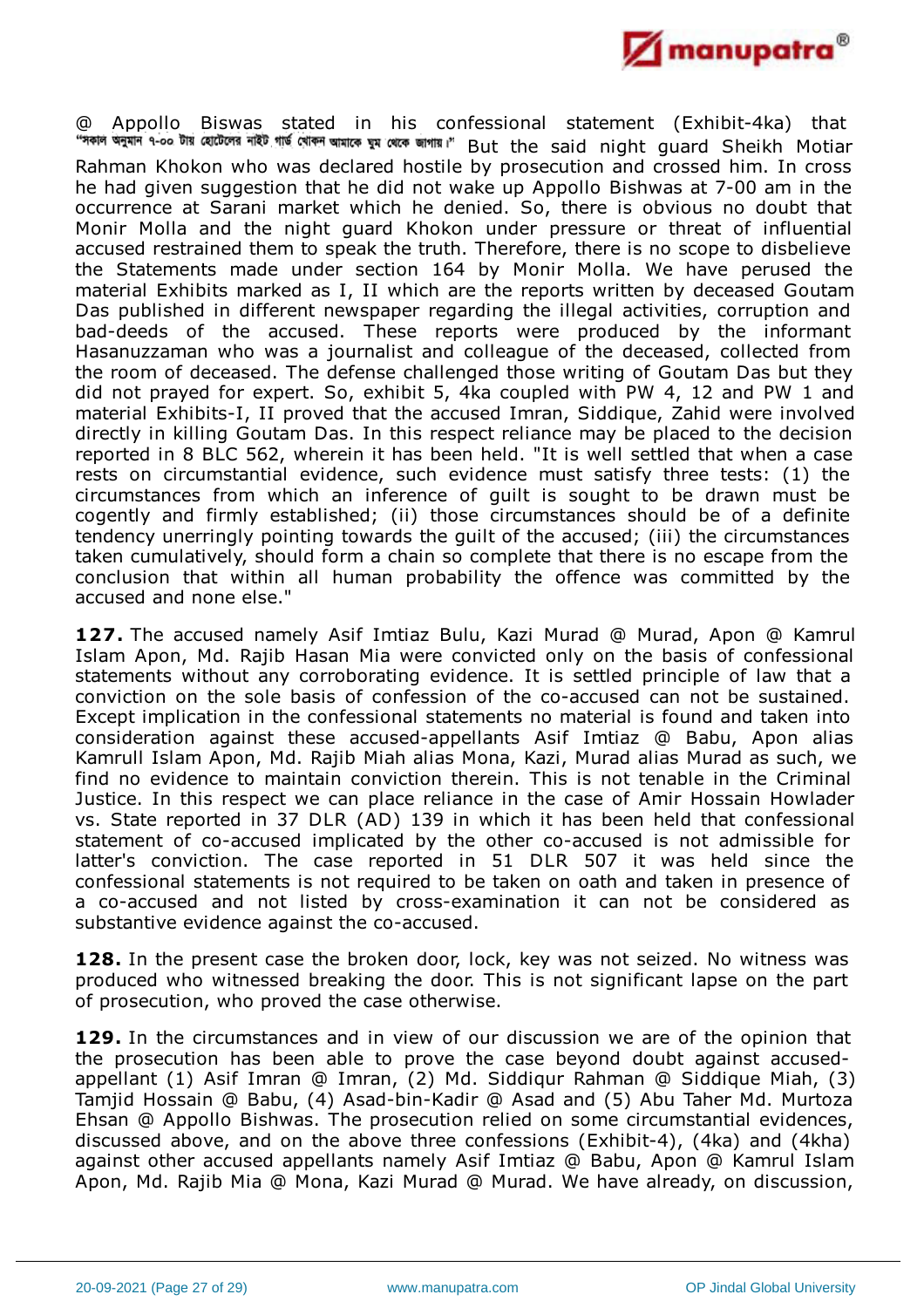

found those circumstantial evidences were not cogently and firmly established which should be of a definite tendency unerringly pointing towards the guilt of the said accused persons. But the Judge of Drutta Bichar Tribunal erroneously of law and fact convicted the accused Asif Imtiaz @ Babu, Apon @ Kamrul Islam Apon, Md. Rajib Mia @ Mona, Kazi Murad @ Murad, without having the supporting evidences.

**130.** On perusal the examining statement made by the accused under Section 342 of the Code of Criminal Procedure, it appears that the oral evidence of each witness was not drawn to the attention of the accused. Even the confessional statement was not also separately drawn to the attention of the accused. But oral evidence of all witnesses including the confessional statements all together were drawn to the attention of the accused. So, we are of the view that there is no serious irregularity by which prejudice was caused. Therefore, the citation referred by learned Advocate Mr. SM Shahjahan reported in 18 MLR (AD) 112 is not applicable in the present case as the facts and circumstances is different.

**131.** In the result, the Criminal Appeal No. 5113 of 2013 preferred by Asif Imran @ Imran, Asif Imtiaz @ Bulu, Apon @ Quamrul Islam Apon, Md. Rajib Hasan Mia @ Mona so far as it relates to convict-appellants No. (1) Asif Ihitiaz @ Bulu, (2) Apon @ Quamrul Islam Apon, (3) Md. Rajib Hasan Mia @ Mona is allowed, the same appeal relates to convict-appellant Asif Imran @ Imran is dismissed. Criminal Appeal No. 5208 of 2013 preferred by convict-appellant Kazi Murad alias Murad is allowed, Criminal Appeal No. 5038 of 2013 preferred by convict-appellants No. (1) Md. Siddiqur Rahman @ Siddique Miah and (2) Tamjid Hossain @ Babu are dismissed, Criminal Appeal No. 5071 of 2013 preferred by convict-appellant Asad-bin-Kadir @ Ashad is dismissed and Criminal Appeal No. 5743 of 2013 preferred by convictappellant Abu Taher Md. Murtoza Ehsan alias Appollo Bishwas is dismissed.

**132.** The impugned judgment and order dated 27-6-2013 passed by the learned Judge, Druta Bichar Tribunal No. 1, Dhaka in Druta Bichar Tribunal Case No. 14 df 2006 against the convict-appellants namely Asif Imran @ Imran, Md. Siddiqur Rahman @ Siddique Miah, Tamjid Hossain @ Babu, Asad-bin-Kadir @ Asad and Abu Taher Md. Murtoza Ehsan @ Appollo Bishwas are hereby confirmed.

**133.** The impugned judgment and order dated 27-6-2013 passed by learned Judge, Drutta Bichar Tribunal No. 1, Dhaka in Drutta Bichar Tribunal Case No. 14 of 2006 against the convict-appellants namely (1) Asif Imtiaz @ Bulu son of Md. Nurul Alam @ Monsur Ali @ Hazi Monsur Ali Laskar of Kamalapur, Kuthibari, Kamalapur Sarkar Para Road, (2) Apon @ Quamrul Islam Apon, son of A. Hye @ Abdul Hye of Adampur, Mollabari Char, (3) Md. Rajib Hasan Mia @ Mona, son of Md. Suja Uddin Mia Piaru of Kuthibari, Kamalapur, all of Police Station Kotwali, District-Faridpur and (4) Kazi Murad alias Murad son of Kazi Mohammad Hossain of Village-Baralia Kazibari Police Station-Bashikpur, District-Lakshmipur, at present-Kathibari, Kamolapur, Police Station-Kotwali, District-Faridpur are acquitted of the charge leveled against them. They and their sureties are hereby discharged from the bail bonds.

**134.** Let the convict appellants namely (1) Asif Imtiaz @ Bulu son of Md. Nurul Alam @ Monsur Ali @ Hazi Monsur Ali Laskar of Kamalapur, Kuthibari, Kamalapur Sadar Road, (2) Apon @ Quamrul Islam Apon, son of A. Hye @ Abdul Hye of Adampur, Molabari Char, (3) Md. Rajib Hasan Mia @ Mona, son of Md. Suja Uddin Piaru of Kuthibari, Kamalapur and (4) Kazi Murad alias Murad son of Kazi Md. Hossain of Village-Baralia Kazibari are released from jail custody forthwith if not wanted in connection with any other case.